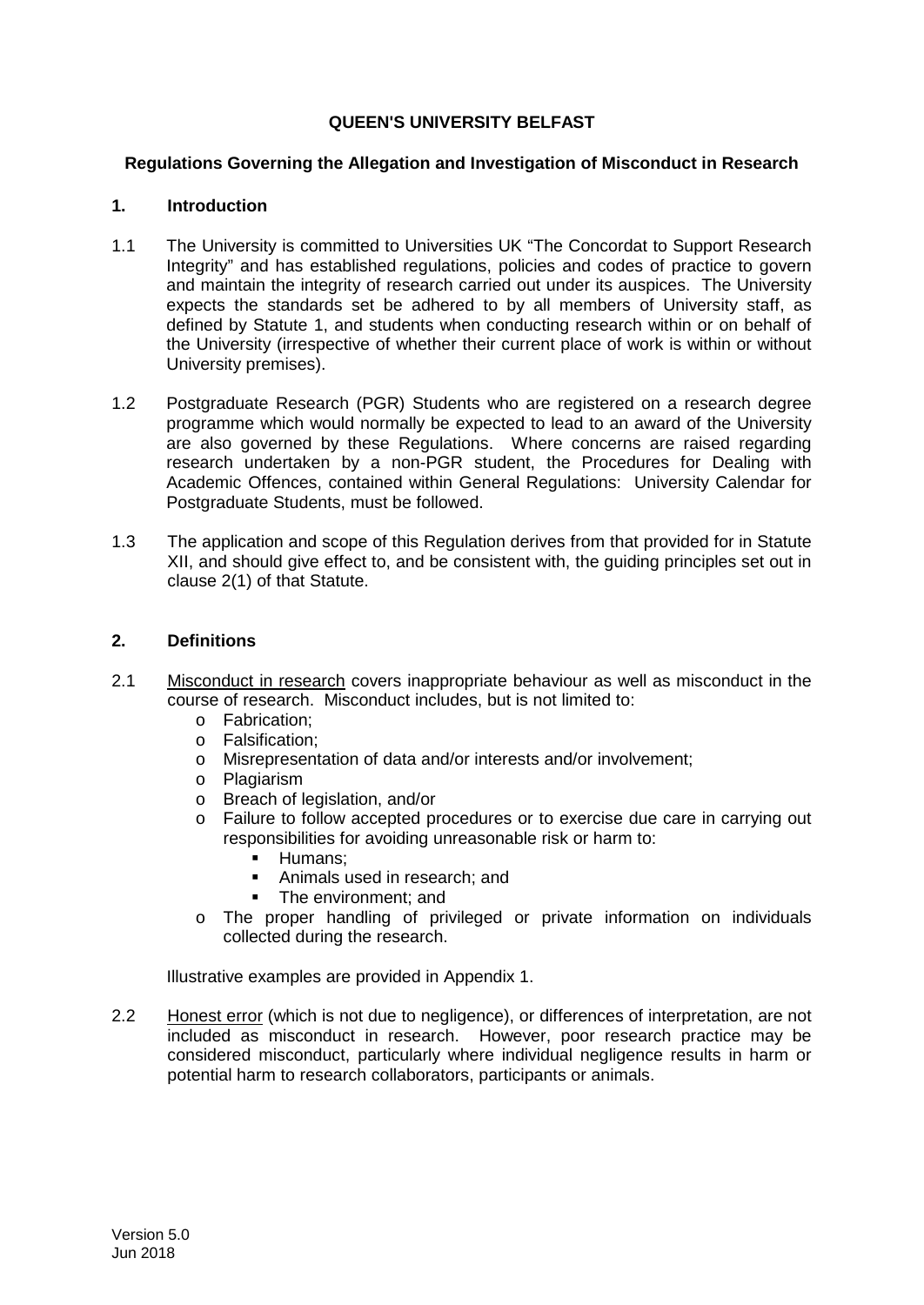### 3. **General Principles**

- 3.1 The University is committed to and will ensure that any allegation of misconduct in research is thoroughly and expeditiously investigated in a fair and confidential manner to determine whether misconduct in research has been committed. The University will also provide an annual statement to Senate on compliance with The Concordat, providing anonymised and aggregated data on allegations of misconduct in research.
- 3.2 The Institution is responsible for ensuring that researchers are protected from vexatious, malicious or frivolous allegation. Any false or malicious allegations made may be treated as a disciplinary offence.
- 3.3 Allegations relating to other forms of misconduct should be investigated using the procedures appropriate to that particular allegation. In particular, allegations relating to fraud or other misuse of research funds or research equipment may be dealt with under the University's Financial Regulations.
- 3.4 Where a funding body or other third party organisation (e.g. health and social care trust) has an interest in an investigation, the University reserves the right to inform that third party, seeking their input as appropriate. Care shall be taken to ensure the University remains compliant with the General Data Protection Regulations when disclosing information to third parties.
- 3.5 The person against whom an allegation has been made, known hereafter as the Respondent, will be given the opportunity to prepare a response and present their case. They will be informed of the right to be accompanied or assisted in the presentation of their case:

For staff, who may also be represented, this may be by a representative of a recognised trade union, or University colleague at every stage of the procedure.

For PGR students this may be by a fellow registered student of the University (including a Sabbatical Officer of the Students' Union), or by a member of staff of the University, or University Chaplaincy, or Student's Union Advice Team.

- 3.6 Where the Respondent has left the University, the University reserves the right to review the allegation and determine if there are wider implications that go beyond the individual.
- 3.7 Where a complaint is made against the University or a particular School within the University, the issue shall be directed, as appropriate, to relevant corporate governance structure.
- 3.8 Written records will be retained of formal meetings relating to the issue.
- 3.9 Where a precautionary suspension is imposed (see paragraph 7) and/or a formal disciplinary investigation is to be undertaken, and the member of staff is a representative of a recognised trade union, the appropriate full-time official will be informed as soon as practicable. No action beyond an oral warning will be initiated against a representative of a recognised trade union until the appropriate full-time official is notified.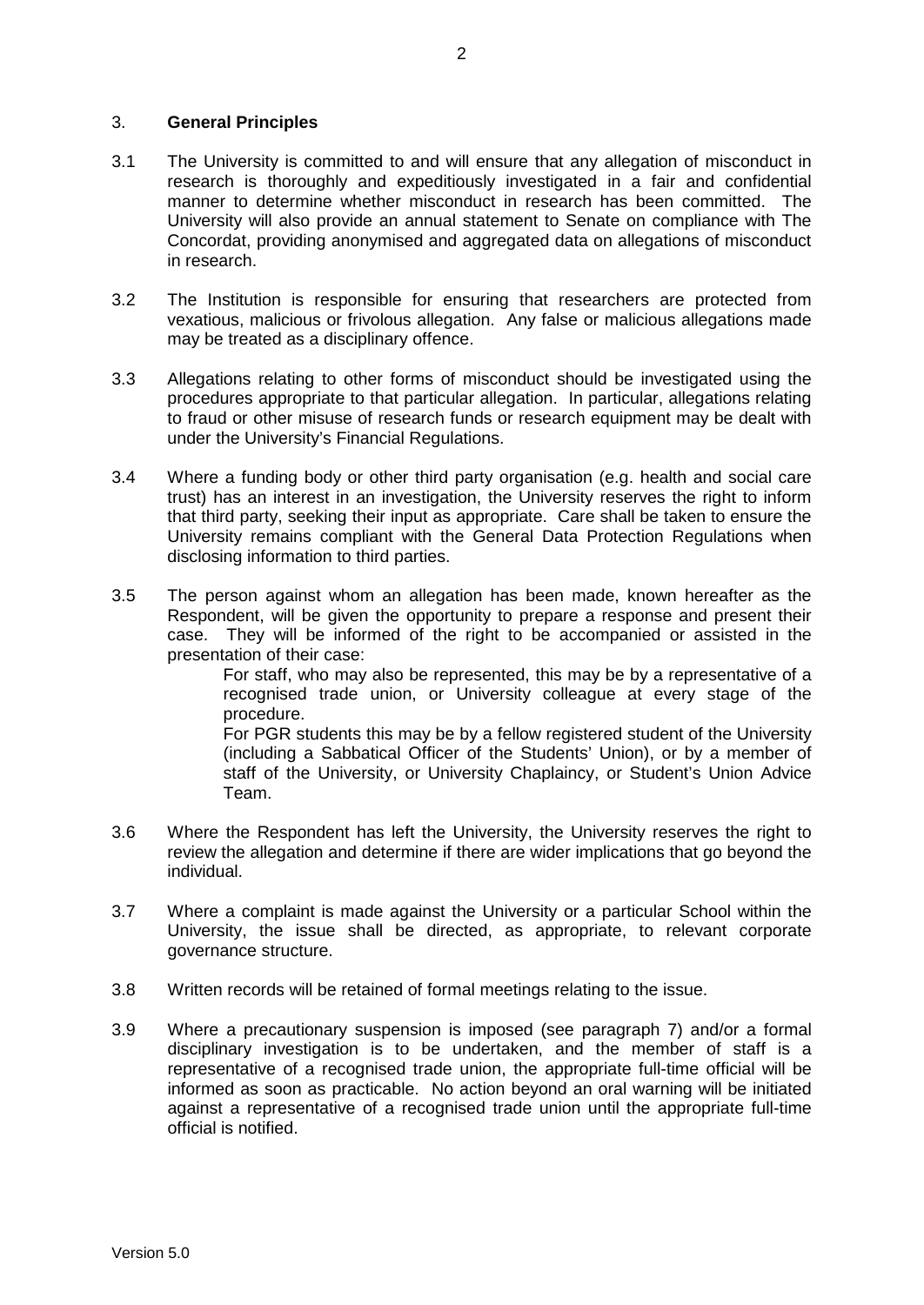- 3.10 The procedure outlined here may be varied, where the University considers that it is necessary to do so, in order to ensure fairness. Any such changes will be subject to consultation with the recognised trade unions.
- 3.11 The Faculty Dean of Research can appoint an appropriate senior academic manager, who may not necessarily be the Head of the School. Likewise the Director of Research and Enterprise may appoint a manager from professional support services to undertake the duties of the Head of Research Governance, Ethics and Integrity (hereafter referred to as Head of Research Governance).
- 3.12 Where a panel is convened to examine the facts, the names of Panel members should be made known to the Respondent.
- 3.13 All persons involved with the investigation must conduct themselves in accordance with principles outlined in Appendix 3.
- 3.14 All those involved in the process must declare any potential conflicts of interest to the Director of Research and Enterprise. Where a conflict of interest does arise, the Director of Research and Enterprise should appoint another appropriate person.
- 3.15 Where an allegation requires specific expertise, person(s) may be co-opted to provide confidential advice to the process, at the request of a relevant panel.
- 3.16 Where the respondent (staff or student) fails to attend, without good cause, a meeting relating to the allegation the case may be considered in the absence of the respondent and without further notice if the Committee is satisfied that the date, time and venue of the meeting have been notified in writing to the respondent.
- 3.17 Following completion of internal process, where a student considers the matter has not been satisfactorily dealt with, the student reserves the right to refer the issue to the N.I. Public Service Ombudsman.

# **4. Roles and Responsibilities**

The Pro-Vice-Chancellor for Research and Enterprise has responsibility for the proper implementation of this Regulation. He/she is supported by the Faculty Deans of Research, Director of Research and Enterprise, Director of Academic and Student Affairs and Head of Research Governance, Ethics and Integrity, as appropriate. Specific responsibilities are outlined in Appendix 2.

# **5. Reporting an Allegation**

- 5.1 An allegation can be received from an external or internal source. Should the allegation stem from an internal source it should be received by either the Director of Research and Enterprise or Head of School. The issue must be clearly described, received in writing and accompanied by relevant supporting evidence. An allegation may also be identified through audit or review and shall be considered in accordance with these Regulations.
- 5.2 Where an allegation is made against a student, the matter should be brought to the attention of the Head of School in the first instance. Where this is not possible, owing to a perceived conflict of interest, the Director of Research and Enterprise should be informed.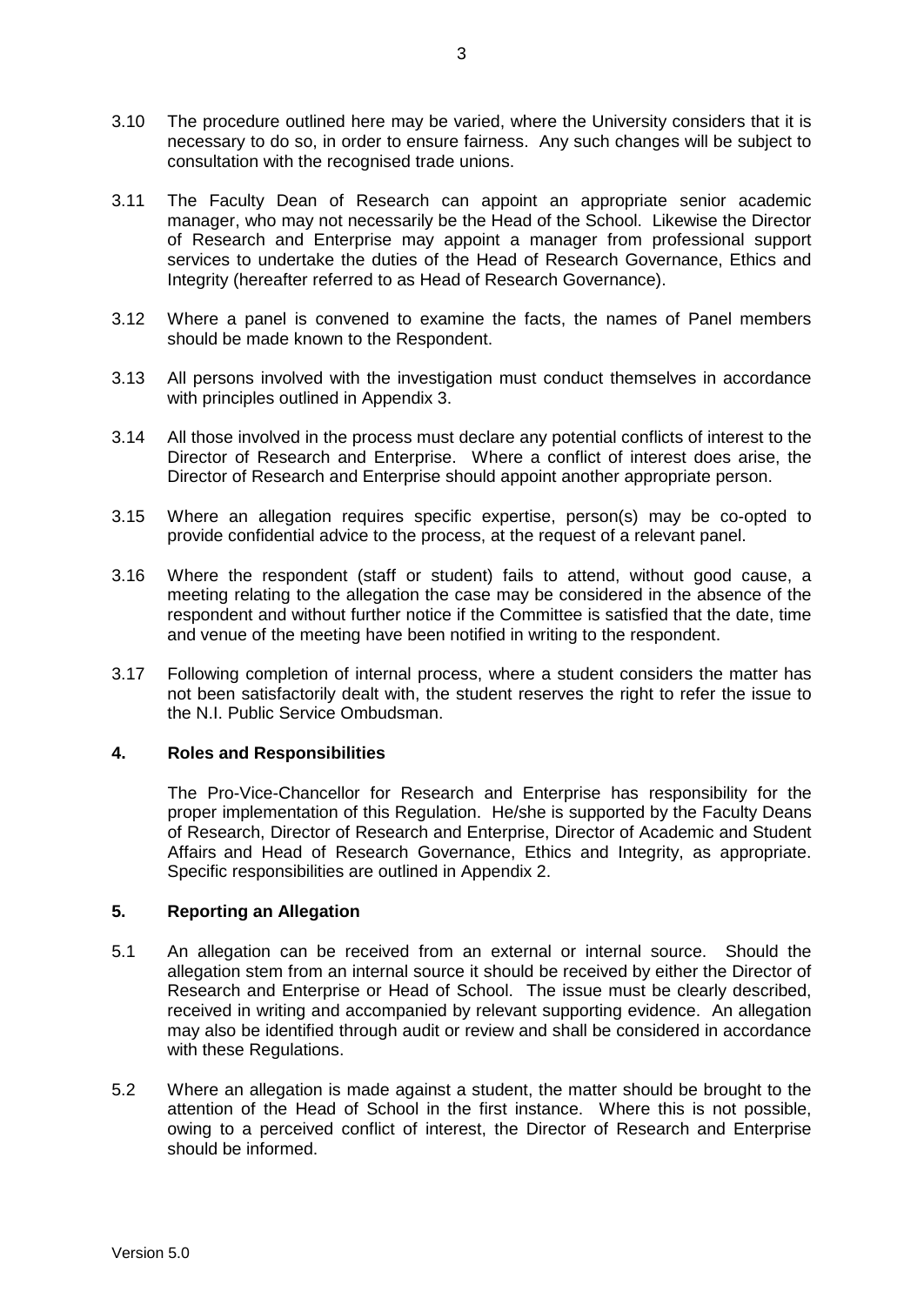- 5.3 All staff and students, including those on honorary contracts, and persons authorised to work in the University have a responsibility to report, in confidence, any suspected incident of misconduct in research, whether this has been witnessed or for which there are reasonable grounds for suspicion. Non-reporting of an act of misconduct in research can harm the integrity of research resulting in wide ranging and damaging consequences. Therefore an act of concealment could also be deemed as an act of misconduct.
- 5.4 Any allegation received will be deemed to have been done so under the terms of the University's Whistleblowing Policy and afforded the same guarantee of protection as defined in that Policy.

# 6**. Handling an Allegation**

- 6.1 Within three working days of an allegation being received there should be internal communication to ensure relevant persons within the University are notified. These persons should normally be the Head of School, Head of Research Governance, and Director of Academic and Student Affairs  $(DASA)^1$  $(DASA)^1$  (in the case of an allegation against a student).
- 6.2 The Head of Research Governance shall acknowledge the complainant and provide them with a copy of these Regulations.
- 6.3 The contractual status of the individual should be determined. Where the person is not a member of Queen's, the Head of Research Governance in conjunction with the Faculty Dean of Research, should inform the appropriate authority in the employing organisation and the process outlined in section 12, 13 or applied.
- 6.4 The Head of Research Governance shall seek the nomination of a relevant senior academic manager, from the appropriate Faculty Dean of Research, to review the allegation as part of the initial screening process.
- 6.5 The screening panel, composed of the senior academic manager and the Head of Research Governance, shall extrapolate the issue in question and determine if the allegation falls within the definition of Misconduct in Research. If after allegation falls within the definition of Misconduct in Research. consideration, they determine the issue does not relate to misconduct in research but that other issues may be involved, they shall advise the Director of Research and Enterprise who shall inform the complainant in writing:
	- (i) The reasons why the allegation cannot be investigated using these Regulations.
	- (ii) If there are possible grievance issues, the matter should be referred through the appropriate grievance procedure.
	- (iii) If there are possible disciplinary issues other than misconduct in research, the matter should be referred to the appropriate line manager.
- 6.6 Where it has been determined the allegation relates to Misconduct in Research the Head of Research Governance should write to the Respondent(s) informing them that that an allegation of misconduct in research has been received. They should be provided with a copy of these Regulations.

<span id="page-3-0"></span> $1$  The Director of Academic and Student Affairs where the allegation relates to a PGR student.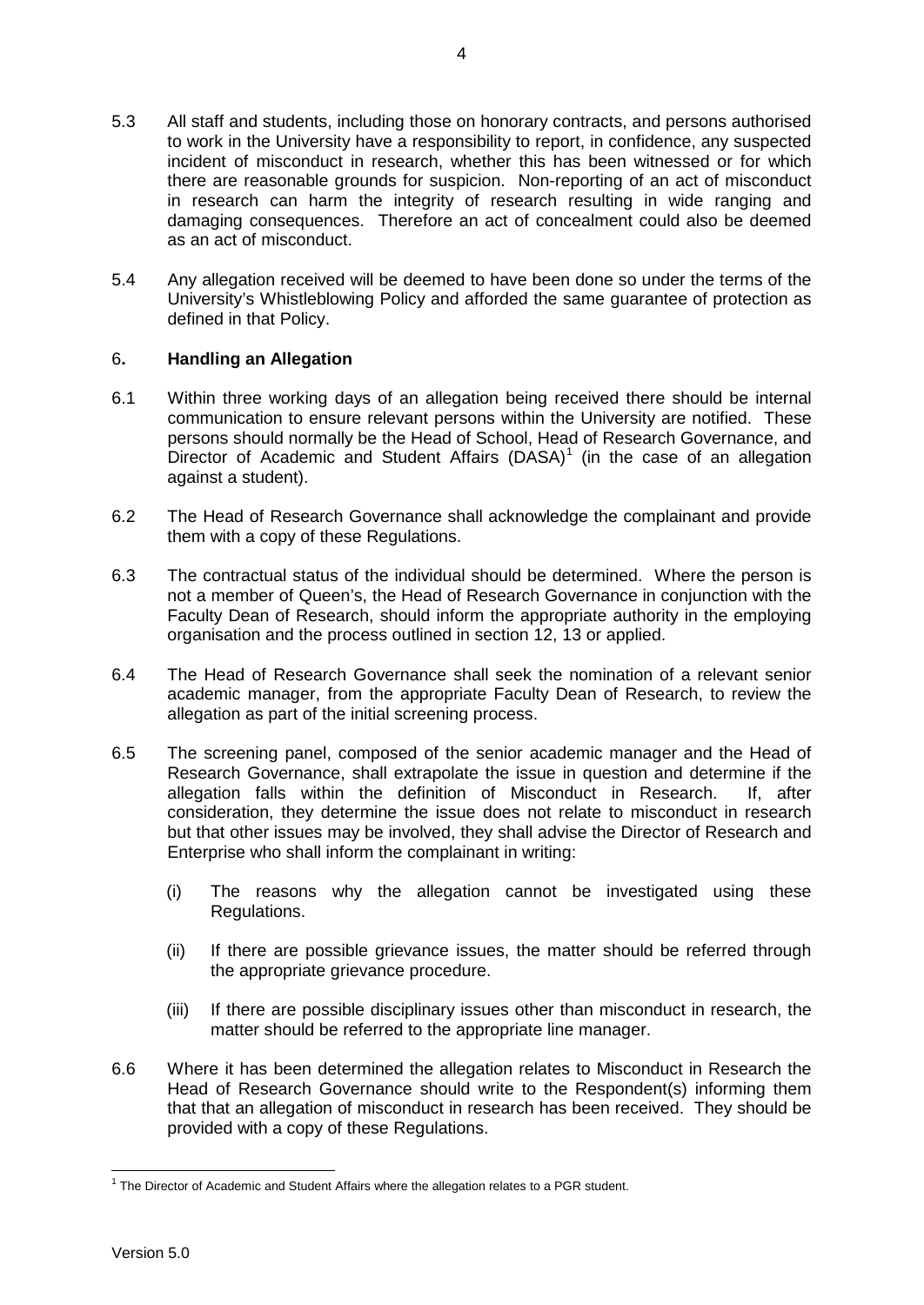- 6.7 The screening panel shall undertake a preliminary investigation, as outlined in 8.2, in order to determine the severity of the allegation.
- 6.8 The Head of Research Governance should determine whether the research project and the investigators involved, includes contractual obligations that require the University to undertake prescribed steps in the event of an allegation of misconduct in research. Such an undertaking might be in:
	- (i) A contract/service level agreement from a funding organisation;
	- (ii) A partnership contract/agreement/Memorandum of Understanding; or
	- (iii) An agreement to sponsor the research;
	- (iv) Regulatory or legal requirements to notify external organisations.
- 6.9 Following consultation with the relevant Faculty Dean of Research between the Head of Research Governance should notify external bodies, as required. The Pro Vice Chancellor and Director for Research and Enterprise should be advised this notification has taken place. Anonymous information to be provided to funding councils is outlined in Appendix 3.

## **7. Precautionary Suspension**

- 7.1 Where the suspected misconduct in research is such that it is considered, on reasonable grounds, that the individual's continued presence in the workplace may represent a risk to others, may give rise to further misconduct, or may militate against the effective investigation of allegations, the Vice-Chancellor (or nominee) may authorise the suspension of the member of staff from duty and/or office, as a precautionary measure. Suspension shall take place only where it is a necessary precaution, pending completion of a serious misconduct in research investigation or other urgent cause. The decision to suspend a member of staff would depend on the particular circumstances surrounding each case. It is a serious step that should only be taken when the specific circumstances dictate.
- 7.2 Suspension is not a disciplinary sanction nor is it a presumption of guilt.
- 7.3 Suspension would normally be with pay, and will not normally exceed six months.
- 7.4 The Vice-Chancellor or nominee shall normally delegate the authority to suspend to the Personnel Manager who would normally review the suspension at 14 day intervals.
- 7.5 The member of staff would be notified of the decision to suspend, the extent of the application of the suspension and the reasons for it. This should be confirmed in writing within two working days of each review.
- 7.6 Staff may appeal to the Director of Human Resources against the suspension. A member of staff who has been suspended must be available at reasonable notice to participate in the investigation and any subsequent disciplinary process.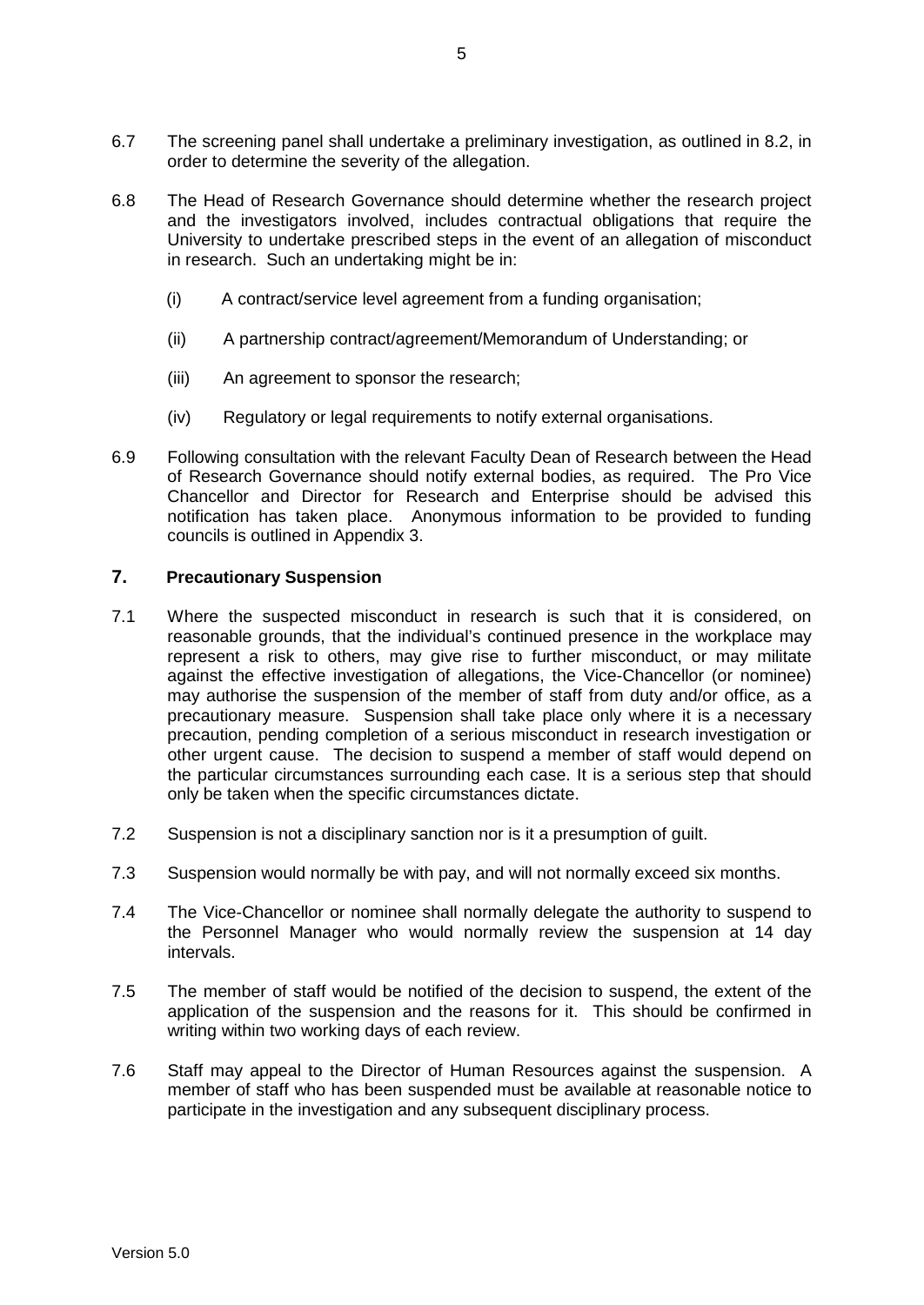7.7 In the event that a student requires a precautionary suspension or exclusion from the University, Section 5 of the Conduct Regulations in General Regulations – University Calendar for Postgraduate Students should be followed.

# **8. Investigation**

8.1 The Investigation forms a two stage process. Stage One is a preliminary investigation used for the collation of facts and evidence to determine the seriousness of the allegation. Stage Two involves a hearing by a panel of peers convened from a pre-approved pool of assessors.

### 8.2. Investigation: Stage One – Preliminary Investigation

This preliminary investigation will be undertaken by the appointed member of senior academic staff and supported by the Head of Research Governance or nominee, (i.e. the screening panel)..

- 8.2.1 Where practicable this stage should be completed within 20 working days of receiving the allegation.
- 8.2.2 All relevant records, materials and associated technological sources must be secured and retained by the Head of Research Governance. This may include any correspondence, laboratory books, electronic communication or files, evidence of publications.
- 8.2.3 In order to establish the facts surrounding the allegation, the investigators would meet with relevant persons involved in the issue along with a person of choice as outlined in 3.5. The purpose of this meeting is to gather factual The purpose of this meeting is to gather factual information about the matter raised.
- 8.2.4 Following the initial collation of information a report shall be prepared and submitted to the Director of Research and Enterprise which will indicate one of the following outcomes:
	- (i) Sufficiently serious and sufficient evidence to justify a formal investigation (see section 8.3 below).
	- (ii) Has some substance but would be best addressed through education and training.
	- (iii) Referred directly to the line manager or Head of School for remedial action at local level.
	- (iv) Mistaken, frivolous, vexatious and/or malicious, or without substance with insufficient evidence to support it.
- 8.2.5 If an allegation is made in good faith, but is not confirmed by the investigation, no action will be taken against the person making the allegation. If, however, an allegation is established to have been made frivolously, maliciously or for personal gain, disciplinary action may be taken against the individual, if an employee or student, in accordance with the appropriate disciplinary procedures.
- 8.2.6 Where the allegation involves plagiarism or is complex and a clear decision cannot be taken, it may be necessary to convene a preliminary investigation panel. This panel shall consist of three persons drawn from a pre-approved pool of assessors. Where necessary, assistance may be sought from the UK Research Integrity Office, if appropriate, or another external body co-opted to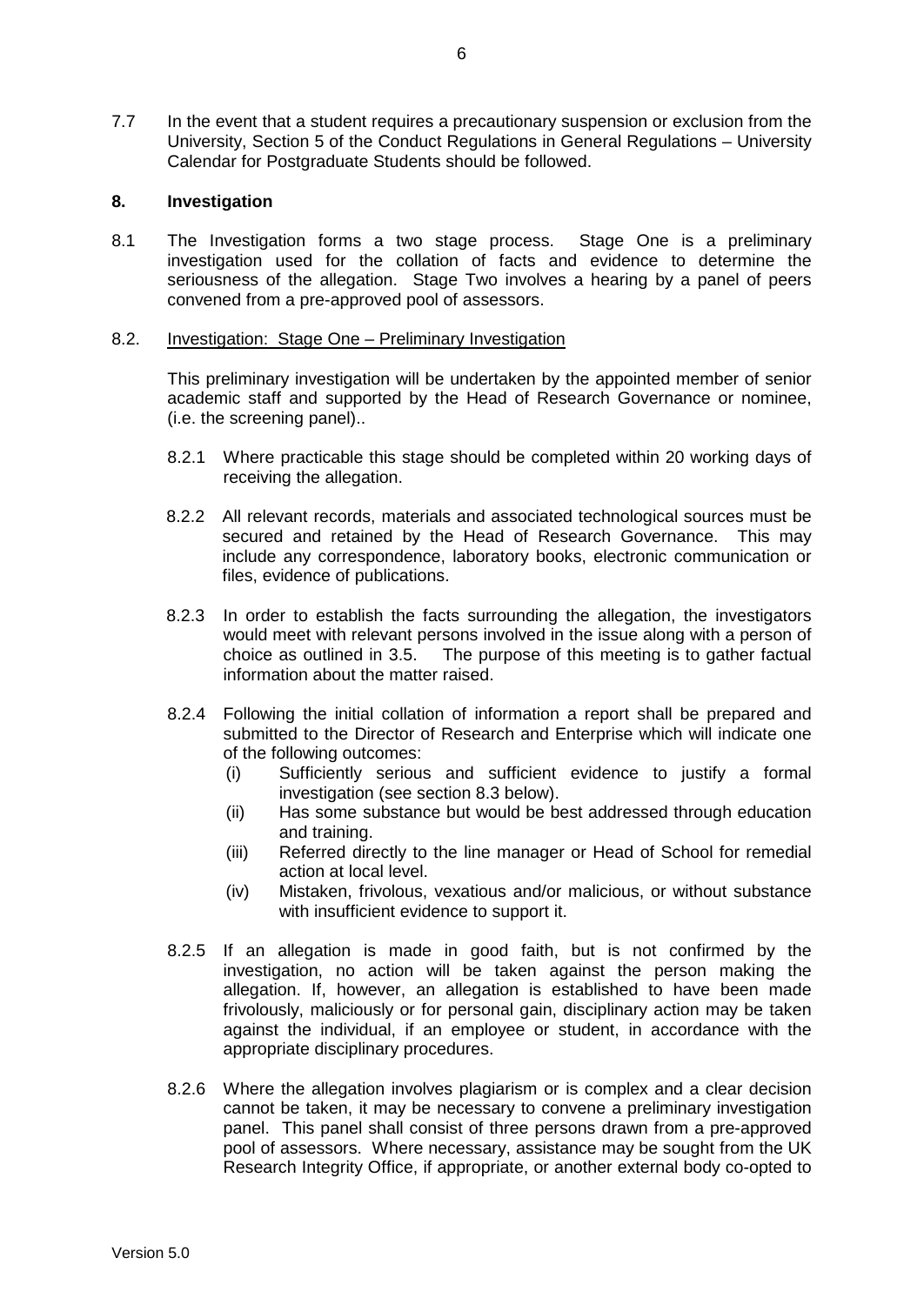provide input into the proceedings. This preliminary investigation panel should consider all the evidence gathered drawing its own conclusions and determining the appropriate outcome, as listed in 8.2.4 above.

- 8.2.7 Where the preliminary investigation has determined that the matter should not proceed to a full Hearing Panel, the Pro-Vice Chancellor for Research and Enterprise must be provided with all evidence enabling them to independently review the work of the preliminary investigation. The Pro-Vice Chancellor reserves the right to request further evidence be collated, or the matter be referred to Stage Two of these Regulations.
- 8.2.8 Once the Director of Research and Enterprise has reviewed and accepted the preliminary investigation report, and the PVC for Research and Enterprise has independently reviewed the allegation the outcome of the decision (detailed in 8.2.4) should be communicated in writing to the respondent and their relevant line manager/academic supervisor. Where the decision has been categorised as ii, iii, or iv this should also be communicated to the complainant. This communication should be sent by the Director of Research and Enterprise.
- 8.2.9 Where a preliminary investigation establishes that there is a substantive case to answer, the member of staff and/or student should be given clear information of the nature and level of the seriousness of the misconduct in research matter. This should be addressed under Stage Two of these Regulations.
- 8.2.10 Where a member of staff or PGR student admits to an act of misconduct in research, the Faculty Dean of Research in conjunction with the Head of School shall consult with the Personnel Manager or DASA representative to determine the appropriate course of action in keeping with the Regulation Governing Discipline and Dismissal Pursuant to Statute XII Part III, or the Procedures for Dealing with Academic Offences, as detailed in General Regulations – University Calendar for Postgraduate Students.
- 8.2.11 For the first meeting of the Hearing Panel, the Preliminary Investigators shall prepare a report to include a dossier of evidence, detailing the allegations, records of meetings and detailing any related issues that may have been identified.
- 8.2.12 The first meeting of the Hearing Panel should take place within 20 days of the preliminary investigation report being received by the Director of Research and Enterprise.

### 8.3 Investigation: Stage Two – Hearing Panel

Where a substantive allegation of misconduct in research is established, except in those instances where the facts are not in dispute, the Director of Research and Enterprise should:

- 8.3.1 Formally write to the individual against whom the allegation has been made outlining the findings of preliminary investigation.
- 8.3.2 Establish a Hearing Panel comprised of him/herself and at least two members of senior academic staff drawn from a list of pre-approved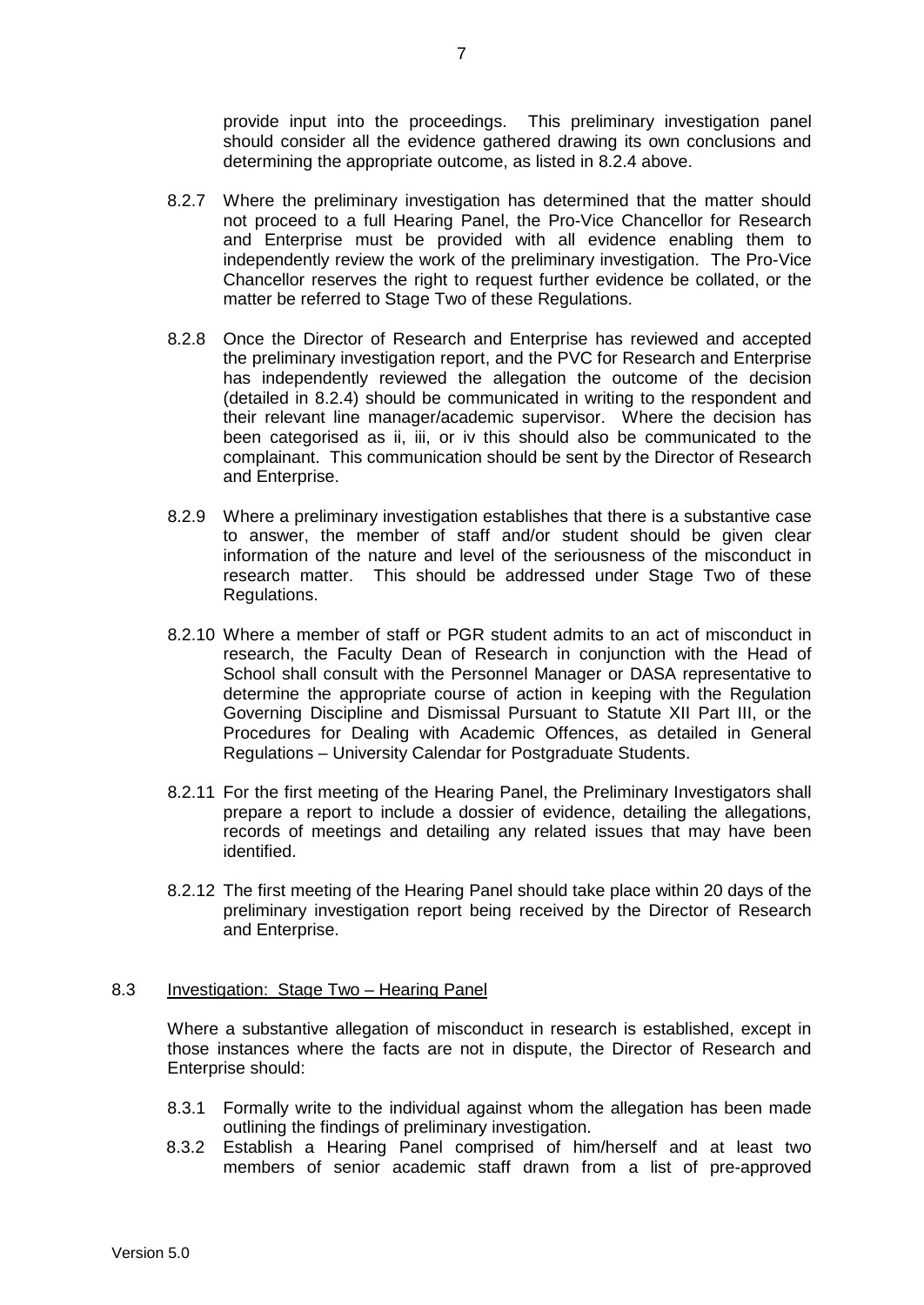University assessors. The Panel should have at least one person who has expertise in a relevant area of research and, where possible, none should, normally, be based in the Research Centre or School of either the individual(s) initiating the allegation or the individual(s) against whom the allegation is made. Guidance may be sought from the Pro-Vice-Chancellor for Research and Enterprise, as necessary.

- 8.3.3 Where a third party (e.g. funding council or health and social care trust) has a valid interest in the allegation, appropriate representation can be co-opted to the panel. Confidentiality agreements should be in place where third parties are involved in a Hearing Panel.
- 8.3.4 Once established the Panel will nominate an academic Chair at their first meeting, who should, as far as reasonably practicable, be from a different Faculty to that of either the individual(s) initiating the allegation or the individual(s) against whom the allegation is made. The Chair should be a senior lecturer or above, with sufficient experience to act as the presenting officer at any disciplinary hearing.
- 8.3.5 Where the panel constitution lacks the relevant expertise, an additional member may be invited to join the Panel, if deemed appropriate. This person can be drawn from outside the University and should be co-opted after due consultation with the Pro-Vice-Chancellor for Research and Enterprise and the relevant Faculty Pro-Vice-Chancellor.
- 8.3.6 The need for confidentiality must be made clear to all individuals involved.
- 8.3.7 The Panel retains the right to interview the individual concerned and any other parties it chooses, including the complainant and any other individuals who may have information regarding aspects of the allegation. The Panel may also request and must receive any documentation relevant to its investigation.
- 8.3.8 The Hearing Panel should normally be completed within 30 working days from when the respondent was notified that the matter would be considered under Stage Two of these Regulations. Where it becomes evident that a further period of time is required, the reasons should be documented and communicated to both parties involved advising them of the same.
- 8.3.9 The Panel will be serviced by a member of Professional Support Services from the Directorate of Research and Enterprise. In the event of an allegation made solely against a PGR Student, the Directorate of Academic and Student Affairs shall, where possible, service the Panel.

### **9. Outcome – Hearing Panel**

- 9.1 Following an investigation that has considered the relevant written material and verbal information; the Panel should prepare a letter giving one of the following outcomes and providing reasons:
	- 9.1.1 A substantive misconduct in research case has not been established and no further disciplinary steps should be taken.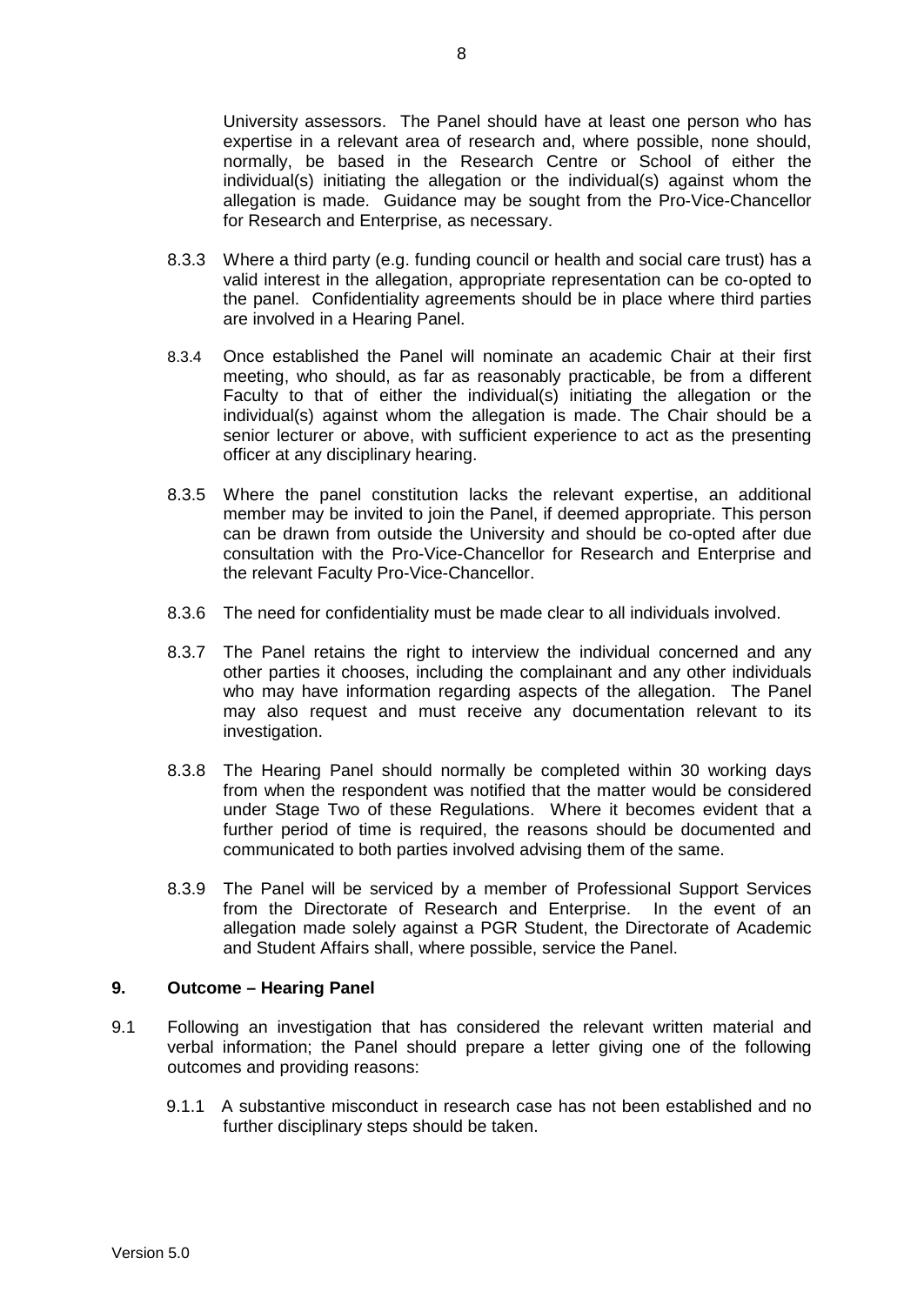- 9.1.2 A substantive misconduct in research case has not been established, but the integrity of the research may be compromised owing to performance or practice issues. This should be followed up under the Regulations Governing Capability Pursuant to Statute XII Part V, or the General Regulations: University Calendar for Postgraduate Students, or addressed through relevant structures.
- 9.1.3 A substantive misconduct in research case has been established but the complaint constitutes a minor offence which should be dealt with by way of remedial action. Penalties available for Academic Offences should be adhered to for PGR students. These are set out in the Procedures for Dealing with Academic Offences.
- 9.1.4 A substantive misconduct in research case has been established. In this event, the individual should be informed of the seriousness of the issues and that a disciplinary hearing would be convened. For staff this shall be in accordance with the University's Regulation Governing Discipline and Dismissal Pursuant to Statute XII, Part III and for PGR students this shall be in keeping Procedures for Dealing with Academic Offences or the Conduct Regulations.
- 9.2 Where an allegation of misconduct in research has been substantiated, the Panel should consider any previous warnings already received by the individual. If a warning is active on file for the same or a similar offence the matter would automatically be considered as more serious. An active warning for an unrelated offence would not automatically result in the offence in question being considered as more serious. However, where there is a series of different offences or a pattern of offences happening after the warning period has elapsed; disciplinary action may be taken on the grounds of overall conduct.
- 9.3 A report should be prepared following the Hearing Panel and the draft report should be sent to the respondent. In cases where two or more individuals are involved, each should receive a copy of an overarching report with a separate report relating to their role. The respondent has an opportunity to submit written comments within 15 working days, and these should be attached as an addendum.
- 9.4 If required, the report should be modified within 10 work days taking cognisance of comments received. Once completed and approved by the Panel Chair, the report is the final document capturing detail regarding the allegation.
- 9.5 The appointed member of Professional Support Services should, on behalf of the panel, prepare the letter of decision detailing the outcome, and any subsequent correspondence. The agreed letter shall then be sent to the Respondent, their representative, the Personnel Manager and/or Director of Academic and Student Affairs.
- 9.6 Where the Panel determines that there is a substantive misconduct in research case, the Panel Chair shall be the presenting officer at a disciplinary hearing constituted under Statute XII, Part III, or the Procedures for Dealing with Academic Offences, or the Conduct Regulations
- 9.7 The Disciplinary Panel should contain at least one member with sufficient, appropriate academic expertise to properly evaluate the report of the Investigation Panel, and any other issues relating to the conduct of the research that might arise.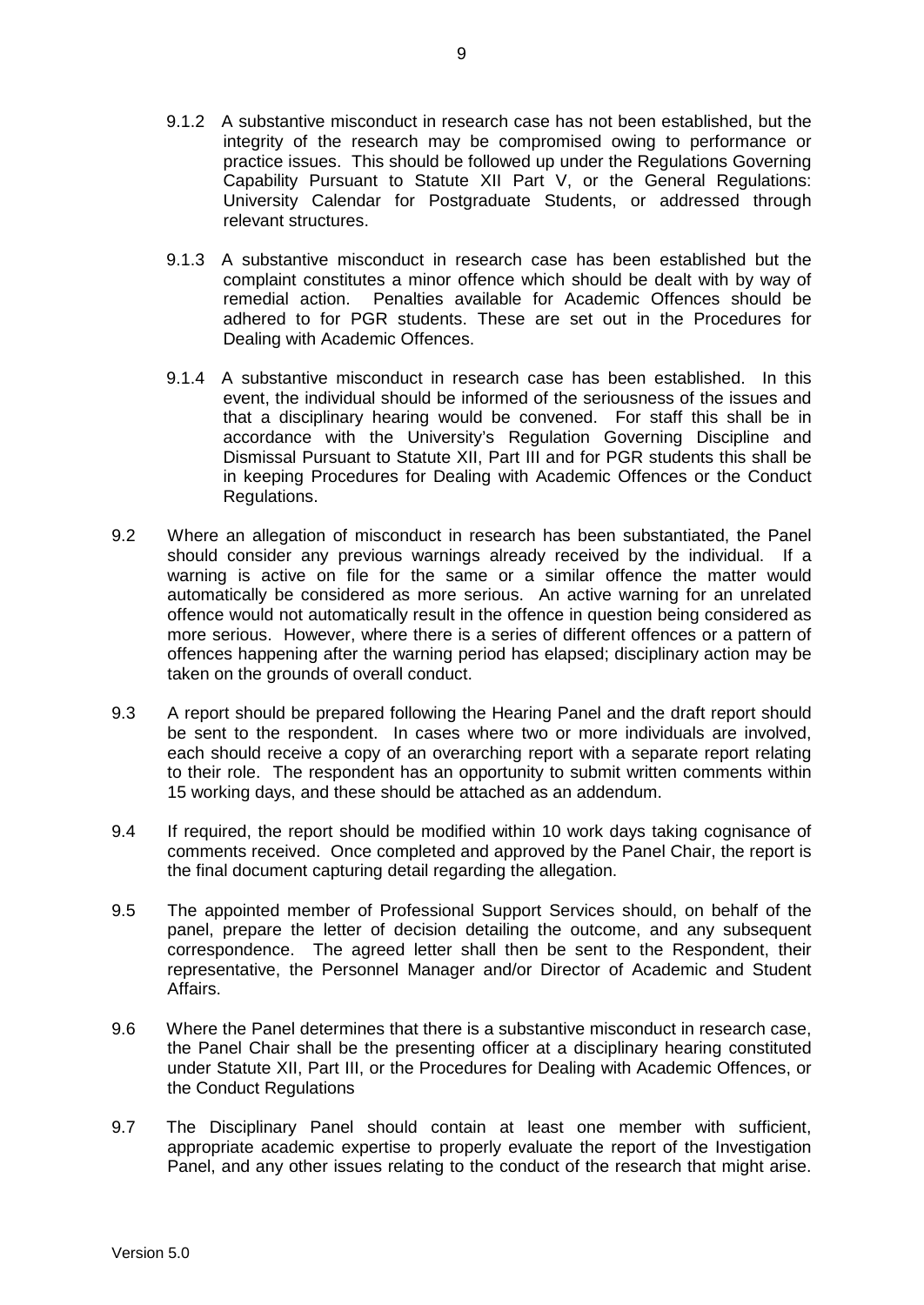This member should have had no previous involvement in the investigation and there should be no real or perceived conflict of interest with any party to the investigation. The Disciplinary Hearing should otherwise proceed as defined under the relevant Regulations.

# **10. Appeals against Findings of Misconduct in Research Hearing Panel**

- 10.1 An appeal on the decision of the Misconduct in Research Hearing Panel may be made except where the case is proceeding under the University's Regulations Governing Discipline and Dismissal pursuant to Statute XII, Part III and/or the Procedures for Dealing with Academic Offences, or Conduct Regulations, where an appeal function is provided under those procedures.
- 10.2 The Respondent against whom the allegation was made should lodge an appeal in writing, addressed to the Pro-Vice Chancellor for Research and Enterprise within 10 working days of receipt of the written notice conveying the decision of the Investigation Panel.
- 10.3 The appeal must clearly state the grounds upon which it is made.
- 10.4 On receipt of an appeal the Pro-Vice-Chancellor for Research and Enterprise will identify an appropriately constituted Appeal Panel, requesting a member of the Research Governance Team to convene the Appeal Panel. None of the members should previously have had any involvement with the case.
- 10.5 The Appellant should be notified in writing of the date of the appeal hearing, with at least five working days' notice being given. The hearing of the appeal should normally take place within 20 working days of the receipt of the appeal. In exceptional circumstances, or by mutual agreement, this period may be extended.
- 10.6 The misconduct in research appeal hearing is not a re-hearing of the case put before the misconduct in research Hearing Panel, unless that is necessary to remedy previous defects. The appeal hearing is required to consider if the original decision was inappropriate in accordance with the specified appeal grounds. The Appeal Panel may vary the procedure outlined in Appendix 4 where it is considered appropriate to do so without unreasonably prejudicing the interests of the parties.
- 10.7 The decision of the Appeal Panel shall be final. However, a student who feels aggrieved by the final decision of the internal process may make a complaint to the NI Public Services Ombudsman https://nipso.org.uk/.

# **11. Subsequent Action**

- 11.1 Following completion of the Disciplinary Procedures under Statute XII Part III and/or Procedures for Dealing with Academic Offences or Conduct Regulations*,* the University may notify any relevant professional/regulatory, funding, or other public body, the editors of any relevant journals or publishing houses that have published material by the person against whom the allegation has been upheld, or any other body which is likely to be affected by the misconduct in research. All such disclosure would be limited to misconduct upheld in relation to research relevant to such bodies or published by such journals or publishing houses.
- 11.2 Where the allegation has concerned someone who is not subject to the University's disciplinary procedures, the University should bring the Panel's decision to the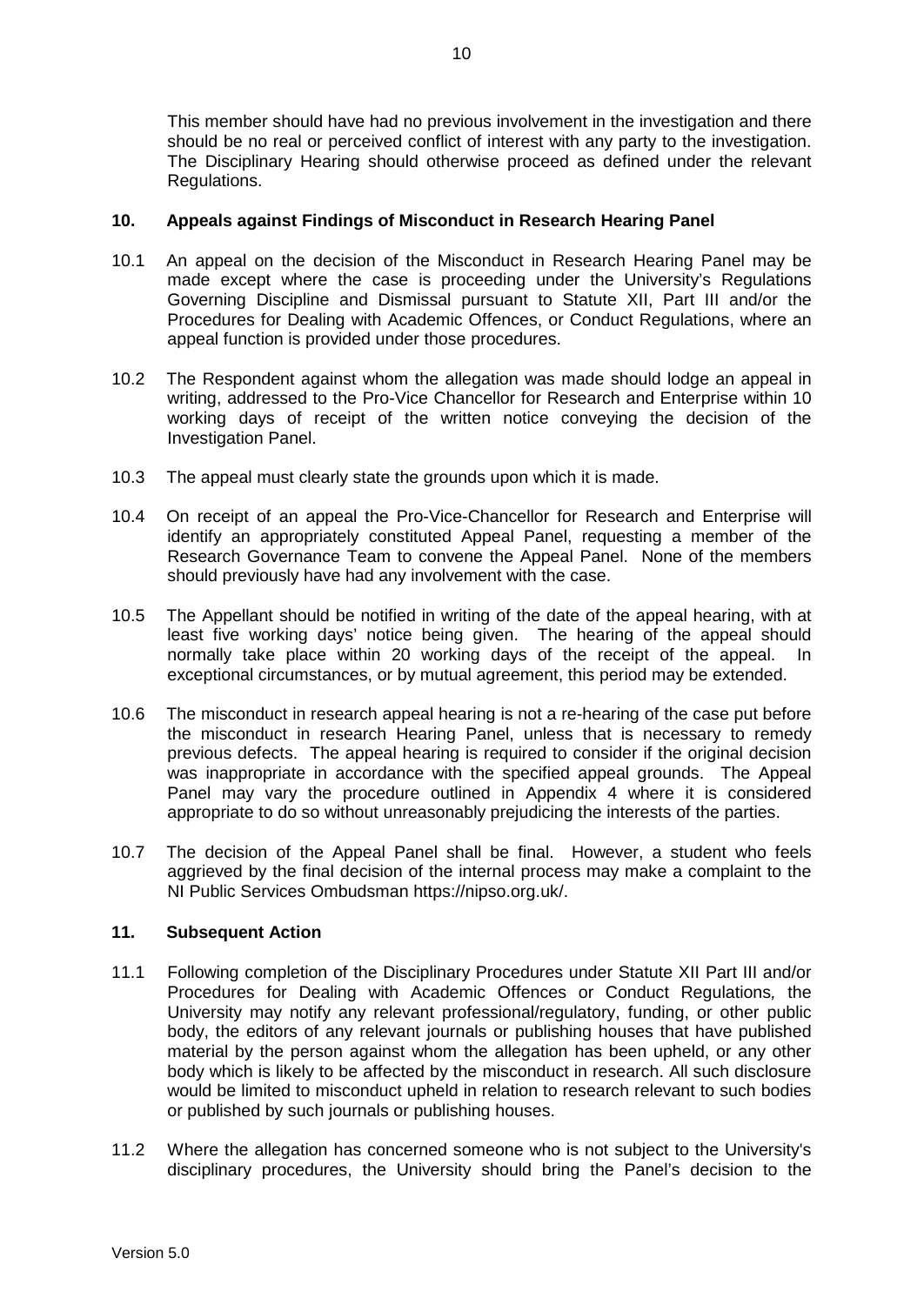attention of the appropriate employing body. In such cases, the correspondence should be limited to detailing whether or not substantive evidence of misconduct in research was found and, if so, its seriousness.

- 11.3 The University may withdraw the honorary status in accordance with honorary titles process.
- 11.4 If the allegation has not been substantiated the University would take appropriate steps to notify all parties previously informed of the alleged misconduct in research of the outcome of the investigation or disciplinary procedure.
- 11.5 If the allegation is not substantiated and the University becomes aware that it has become public, the University shall consider taking whatever action it deems appropriate to restore the good name and reputation of the respondent.

# **12. Outside Bodies, Staff not employed by the University**

Where the alleged misconduct in research involves an individual not employed by the University, the appropriate authority in their employing organisation should normally be informed of the nature of an allegation and that an investigation is taking place. In such cases, the University is only empowered to investigate activities that have occurred within its precincts or that have been undertaken on its behalf, but, if necessary, it may request that the employing organisation either co-operates in the investigation or undertakes its own investigation.

# **13. Clinical Academics**

- 13.1 Where an allegation of Misconduct in Research relates to a Clinical Academic who is either a joint or honorary appointment with a Health and Social Care (HSC) Trust or other HSC employer, joint oversight of an investigation may be appropriate. This is only relevant where the research has involved University and hospital facilities, or patients.
- 13.2 The Director of Research and Enterprise (or nominated deputy) should discuss the issue with the Director of Research and Development for the HSC Trust (or nominated deputy) in the appropriate HSC Trust before proceeding with the investigation.
- 13.3 The Trust will be afforded representation on the Investigation Team and/or Hearing Panel and/or Appeal Panel, as necessary. In such cases the investigation should normally proceed under these Regulations.

### **14. Persons working under a HSC Placement Agreement**

14.1 Where an allegation of Misconduct in Research relates to a person who has been working under a HSC Trust Placement Agreement, the issue should be brought to the attention of Director of Research and Development for the HSC Trust and communicated, as required, within the HSC Trust.

Updated: May 2018 Approved: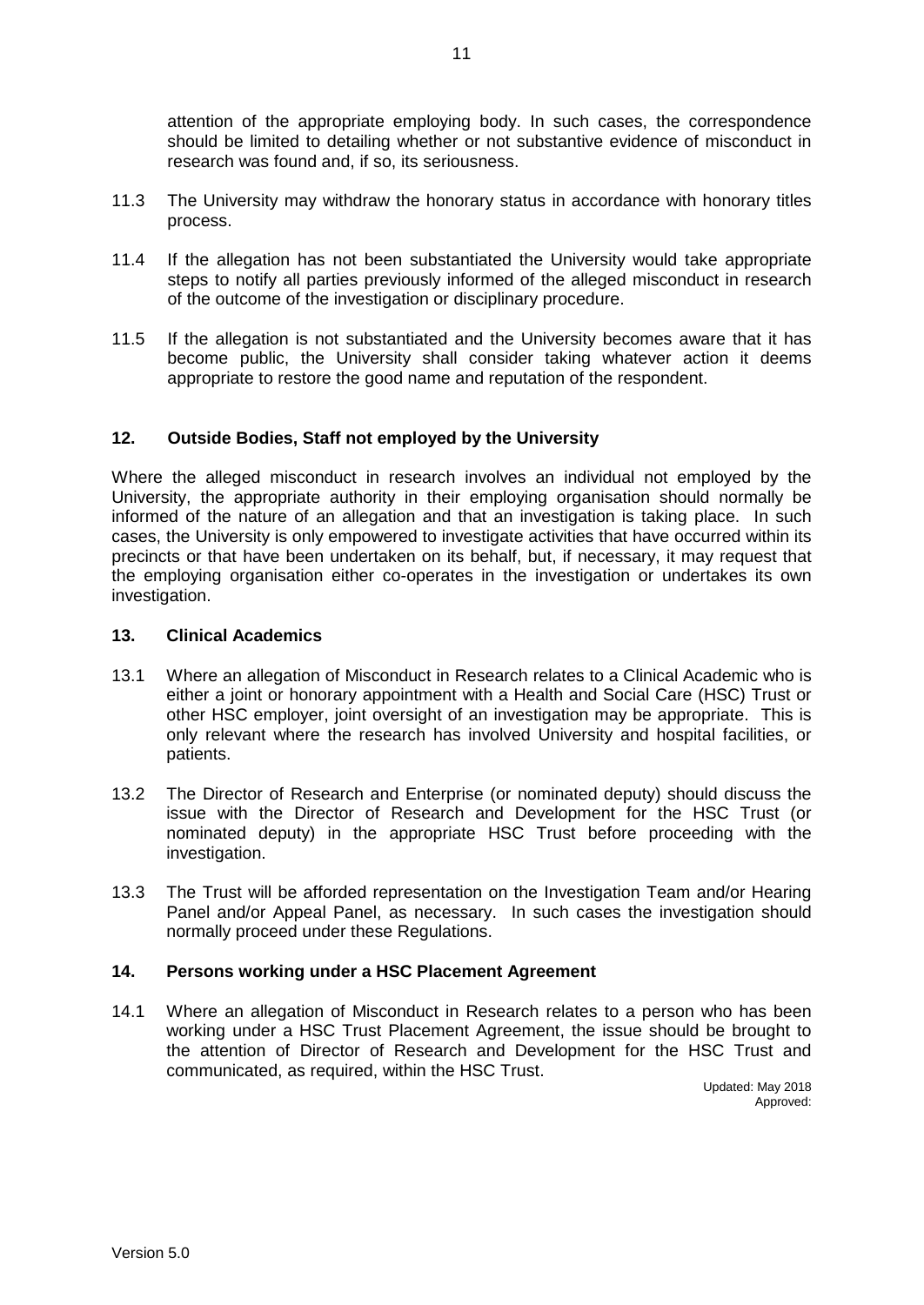# **Examples of misconduct in research**

For the purpose of these Regulations, misconduct in research covers inappropriate conduct in the course of research activity that breaches the University's regulations and policies that govern research.

The following examples are intended to be illustrative rather than definitive. Misconduct in research may include; actual, planned, collusion to or incitement to undertake:

Authorship misconduct Lack of appropriate authorship for contributors to the research presented, e.g. as a journal article, conference presentation;

> Misappropriation of authorship, i.e. inclusion of authors, or claiming authorship for self, where a significant contribution to the work has not been made;

Listing authors without their approval;

Breach of duty of care Failure to keep information confidential;

Use of material provided during review of grants/journal articles;

Placing those involved in research in danger, whether as participants or associated individuals, without their prior consent and without appropriate safeguards.

- Fabrication **Presentation of false information to obtain advantage or facilitating** misconduct in research by collusion in, or concealment of, such actions by others;
- Ethics Failure to obtain the required favourable ethical consideration from the appropriate Ethics Committee for research or conducting research in an unethical manner;
- Falsification Deliberate and unscientific manipulation of data to misrepresent the truth. This may include the fabrication of data, falsification of data and omission of data or the misuse of research funds, equipment or premises;
- Harm Failure to follow accepted procedures or to exercise due care in carrying out responsibilities for avoiding unreasonable risk or harm to humans, animals used in research; and the environment.
- Interference Damage to equipment or material thus hindering the progress of another's research or increasing risk to safety;
- Misrepresentation Of data, interests, qualifications, experience and/or involvement in the research.
- Negligence To increase the risk of endangerment to health of self or coworkers or participants in research, e.g. through poor maintenance of equipment or non-compliance with accepted procedures or protocols;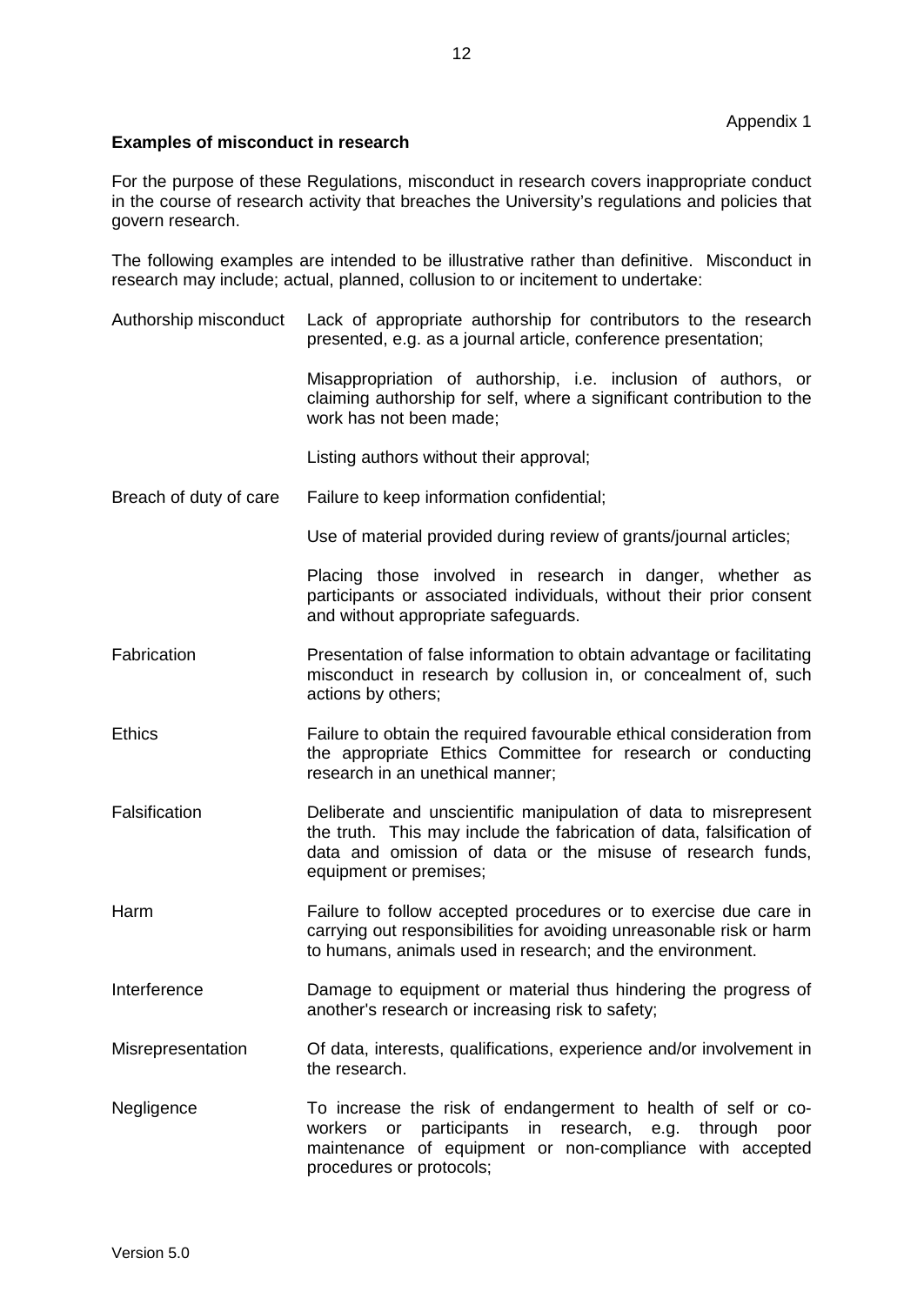- Non-compliance The failure to ensure that research involving human subjects is appropriately indemnified or that research complies with all relevant prevailing legislation and/or procedures, e.g. Health & Safety, Human Tissue Act and subsequent amendments, Data Protection Act, Clinical Trials (for Human Use) Regulations and subsequent amendments, agreed protocol, ethical approval, Regulations for Research Involving Human Participants or, Professional body code of conduct;
- Omission Deliberate omission of work of others with the intention of presenting work as an individual new discovery;
- Piracy The deliberate exploitation of work and ideas from others without permission or acknowledgement;
- Plagiarism The presentation of the work or ideas of others as own without appropriate acknowledgement;
- Publication Multiple publications individuals should not publish multiple papers based on the same data presenting the same results;

Lack of acknowledgement – papers should include acknowledgement of individuals who have contributed to the paper, but not enough to warrant authorship;

Publishing data known, or believed to be false or misleading;

- Suppression Deliberate prevention of material or work of others reaching the public domain – in journal articles, grant application, or not presenting results which would impact on the findings of the research;
- Victimisation When retaliation is undertaken against an individual who has, in good faith, raised a complaint of misconduct in research.

This list is not exhaustive nor meant to be complete, but provides examples of the kinds of practices that may be considered as misconduct.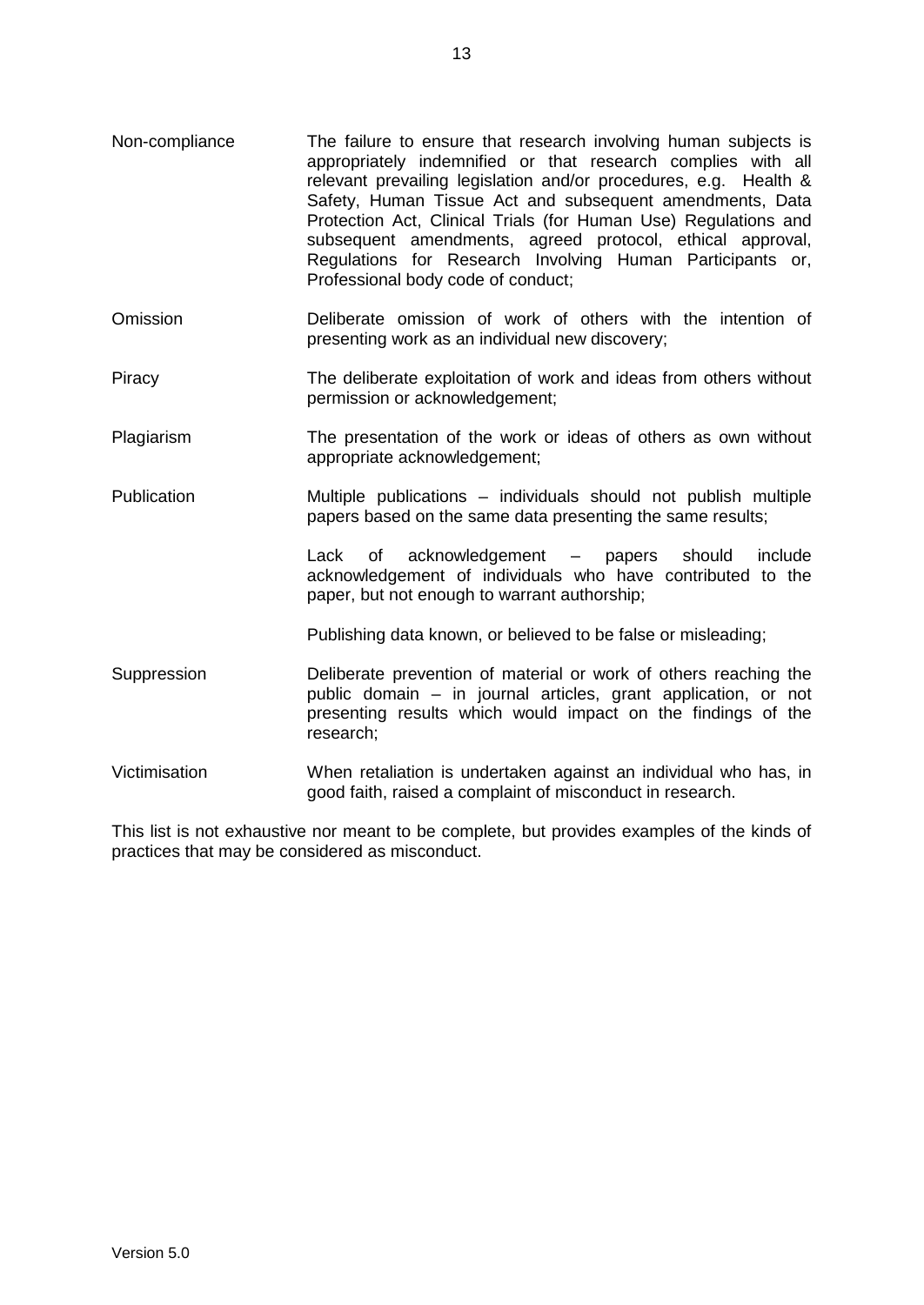# **Roles and Responsibilities**

It is the responsibility of all those involved in an allegation of misconduct in research to ensure:

- (i) That the allegation and investigation details are kept confidential.
- (ii) That the identity of either the complainant(s) or the person(s) accused of misconduct in research are kept confidential.

## **1. Pro-Vice-Chancellor for Research and Enterprise**

- 1.1 Ensure that these Regulations are implemented appropriately.
- 1.2 Be aware of all misconduct in research allegations and keep the Vice-Chancellor appraised of any serious allegations that may present a risk to the University.
- 1.3 When required, provide guidance on the composition of a Panel for the Hearing in accordance with Stage Two of misconduct in research Investigation.
- 1.4 Independently review all allegations that do not proceed to Stage Two.

#### **2. Faculty Dean of Research**

- 2.1 Keep the Faculty Pro-Vice-Chancellor informed of allegations that may have arisen within his/her Faculty.
- 2.2 Identify a suitable member of Senior Academic Staff to work with the Head of Research Governance to review the allegation.
- 2.3 Liaise, as required, with external bodies e.g, joint appointment employment organisations or other external agencies.

### **3. Director of Research and Enterprise**

- 3.1 Keep the Registrar and Chief Operating Officer apprised of any serious allegations that may present a risk to the University.
- 3.2 Convene a Hearing Panel, as part of Stage Two of the process, ensuring that the necessary and appropriate expertise is secured to carry out a thorough and authoritative evaluation of the evidence.
- 3.4 Identify an appropriate member of the Professional Support Services senior management team to service the Hearing Panel.
- 3.5 Formally close the allegation of misconduct in research file through final communication to the complainant, respondent, Line Manager and University staff as necessary.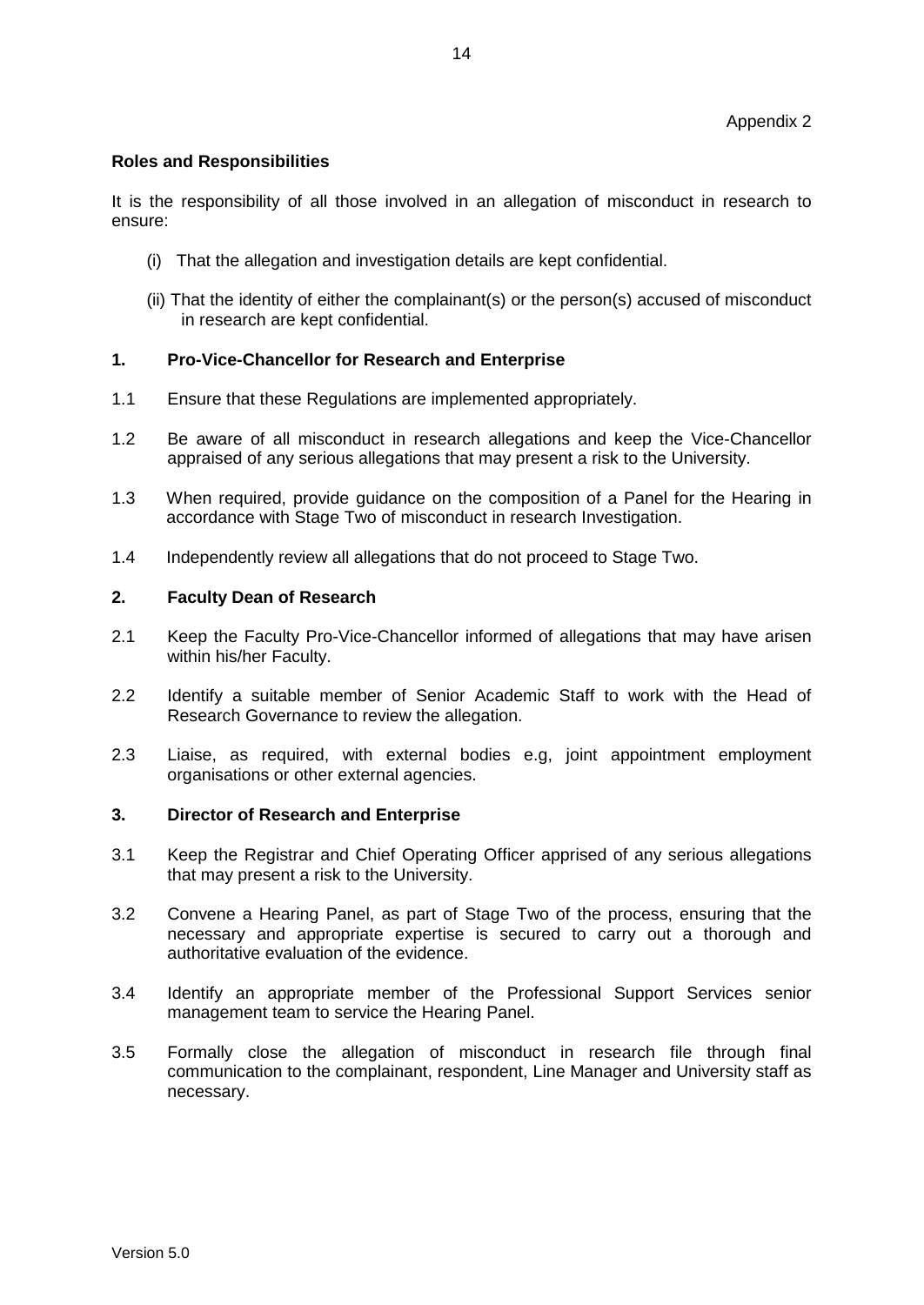## **4. Head of Research Governance**

- 4.1 The Head of Research Governance should be responsible, in conjunction with the relevant senior academic, for managing the procedural requirements involved, including the initial consideration and screening of any allegation of misconduct in research.
- 4.2 It is the responsibility of the Head of Research Governance to keep the Pro-Vice-Chancellor for Research and Enterprise, Respondent, Complainant and relevant line manager informed of progress, especially in the event that deadlines cannot be met.
- 4.3 Correspond with the Complainant, acknowledging receipt of the allegation and informing them of the Regulations to be followed.
- 4.4 Following consultation with the Faculty PVC notify, if required, the relevant funding body.
- 4.4 In conjunction with a senior member of academic staff, collate the evidence and facts surrounding the allegation, facilitating the preparation of the preliminary investigation report.
- 4.5 He/she should provide advice on procedures, or other related issues to all individuals involved, in an even-handed manner and must not have any real or apparent bias or conflict of interest with any party.
- 4.6 He/she must be sensitive to the varied demands made on those who conduct research, those accused of misconduct, and those who report apparent misconduct in good faith.
- 4.7 He/she should ensure person(s) involved are made aware of support services, for example, Occupational Health, Students' Union Advice, Carecall, etc.
- 4.8 He/she must ensure that all relevant information is available to the appropriate persons, bearing in mind the sensitivity, relevance and confidential nature of the information being gathered.
- 4.9 The Head of Research Governance should advise those supporting the Hearing Panel to ensure there is full understanding of the procedures, relevant standards imposed by government or external funding sources that relate to the conduct of research.
- 4.10 Provide an annual report of the investigations and their outcomes to the University Research Governance Steering Group.
- 4.11 Provide a statement of compliance with The Concordat to Support Research Integrity to Senate, via relevant governance committee structures.

# **5. Professional Support Services Staff**

5.1 If a Stage Two investigation is initiated a member of Professional Support Services Staff within the Directorates of Research and Enterprise or Academic and Student Affairs should be appointed to service the Hearing Panel.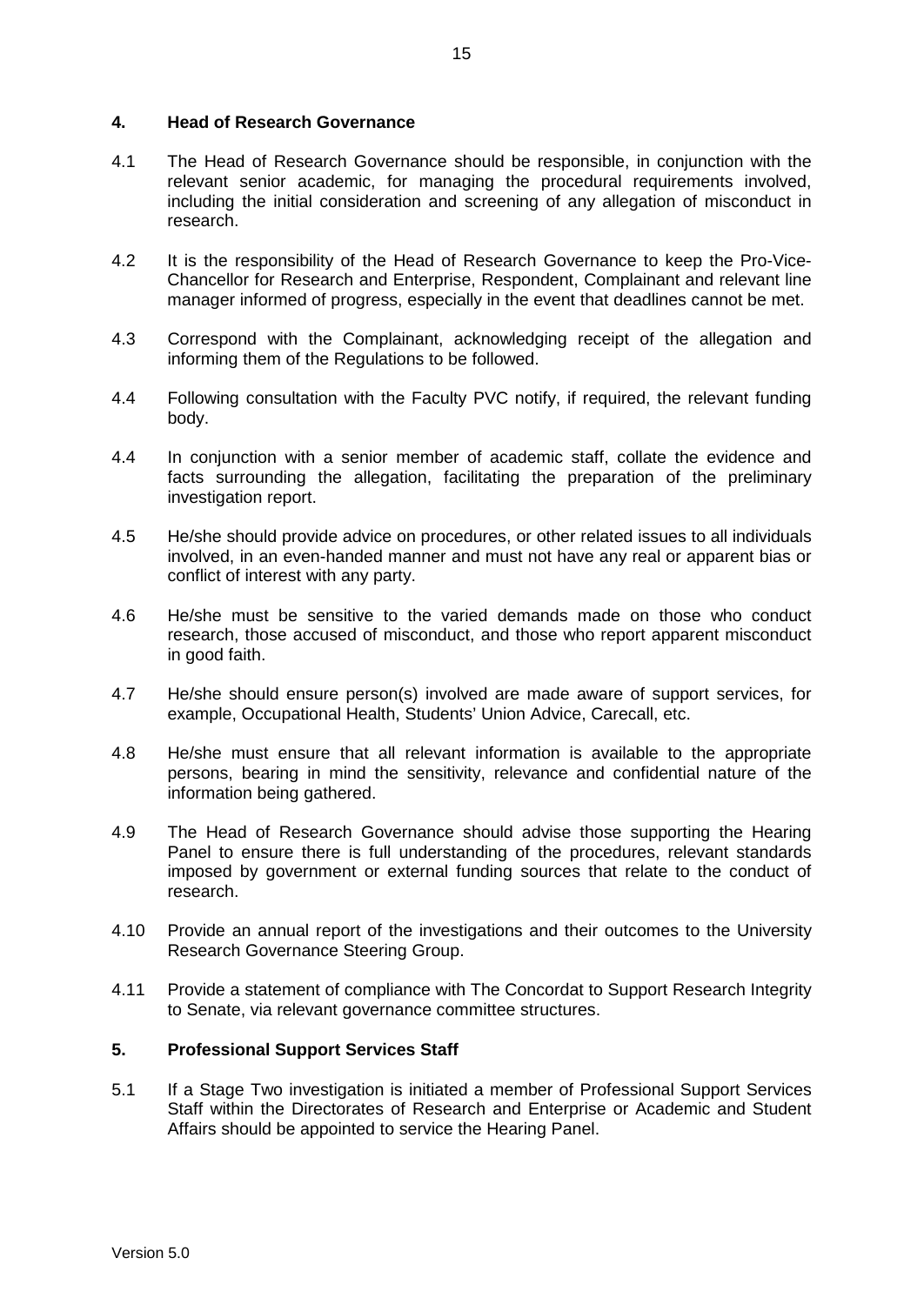5.2 They must ensure that procedures are correctly followed and that proper records are securely and confidentially maintained for preparing reports. He/she should prepare the final report for approval by panel members.

# **6. Hearing Panel**

It is the responsibility of Panel Members to:

- 6.1 Familiarise themselves with the Regulations Governing and Allegation of Misconduct in Research and ensure compliance with the same.
- 6.2 Comply with the principles and procedures detailed in Appendix 3.
- 6.3 Declare any conflict of interest in the case being investigated. This must be submitted in writing to the Director of Research and Enterprise at the earliest opportunity.
- 6.4 Choose a Chair to ensure the smooth operation of Panel meetings
- 6.5 Request and review relevant documentation to assist with the decision making process.
- 6.6 Maintain good communication with the member of Professional Services Support Staff enabling them to effectively co-ordinate and report as necessary on the progress of the investigation.
- 6.7 Highlight to Professional Services Support staff, at the earliest opportunity, any delays in Panel business and the reasons for the same.
- 6.8 The Panel should reach a conclusion within a reasonable time-span of commencing its work, determine whether the allegation is substantiated or to be dismissed, and make recommendations on the action to be taken.
- 6.9 Contribute to and agree a finalised report that outlines the Panels' deliberations, findings and recommendations.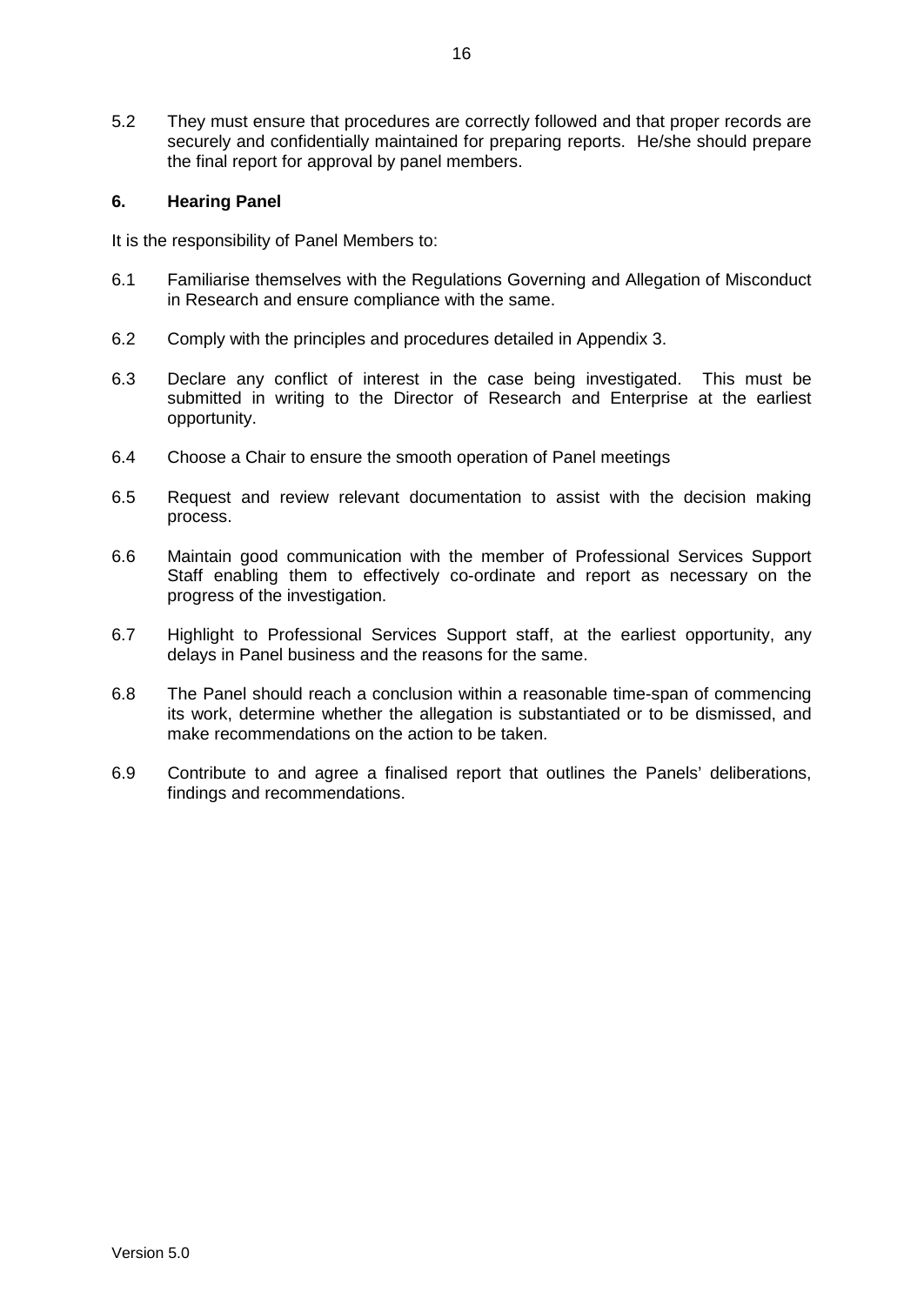# **Principles for the Conduct of an Investigation into a substantive Misconduct in Research Allegation**

## **1. Establishment of a Hearing Panel**

- 1.1 The University should retain a pool of assessors composed of a minimum of 30 members of academic staff, with at least 10 members drawn from each Faculty, and contain sufficient expertise to investigate most allegations of misconduct in research that might arise.
- 1.2 In consultation with the Faculty Deans of Research, the assessor pool should be kept under regular review, but no longer than every three years. Nominations must be agreed at a meeting of the Research and Postgraduate Committee and approved by Academic Council.
- 1.3 The assessor pool and any Panel should, as far as is reasonably practicable, reflect the diversity of the Northern Ireland community.

## **2. Investigation Principles**

Investigations undertaken by the University to determine whether misconduct in research has occurred are based on the following principles:

- 2.1 Independence: there should be no conflict of interest between those conducting the investigation and either the person(s) instigating the allegation or the individual(s) alleged to have undertaken misconduct.
- 2.2 Presumption of innocence: a public presumption of innocence should be maintained until the investigation is completed.
- 2.3 Protection: under the University's Code on Whistleblowing, individuals have the right to raise issues of misconduct in research (provided these are raised in good faith), and must be afforded protection in doing so and after the conclusion of any investigation. Equally, those alleged to be involved in misconduct must be protected against false accusations and, if the allegation has been made public, the University should take whatever action it deems appropriate to restore their good name and reputation.
- 2.4 Confidentiality: all proceedings and information must be kept confidential during the course of any investigation and following completion. Anyone being made privy to the matter of the investigation or to related documentation must be made aware of their responsibility to maintain confidentiality
- 2.5 Transparency: individuals involved in the process must be fully informed of the procedures that should be followed and their rights and responsibilities within them. They must also be fully informed of the membership of an investigation or Appeal Panel.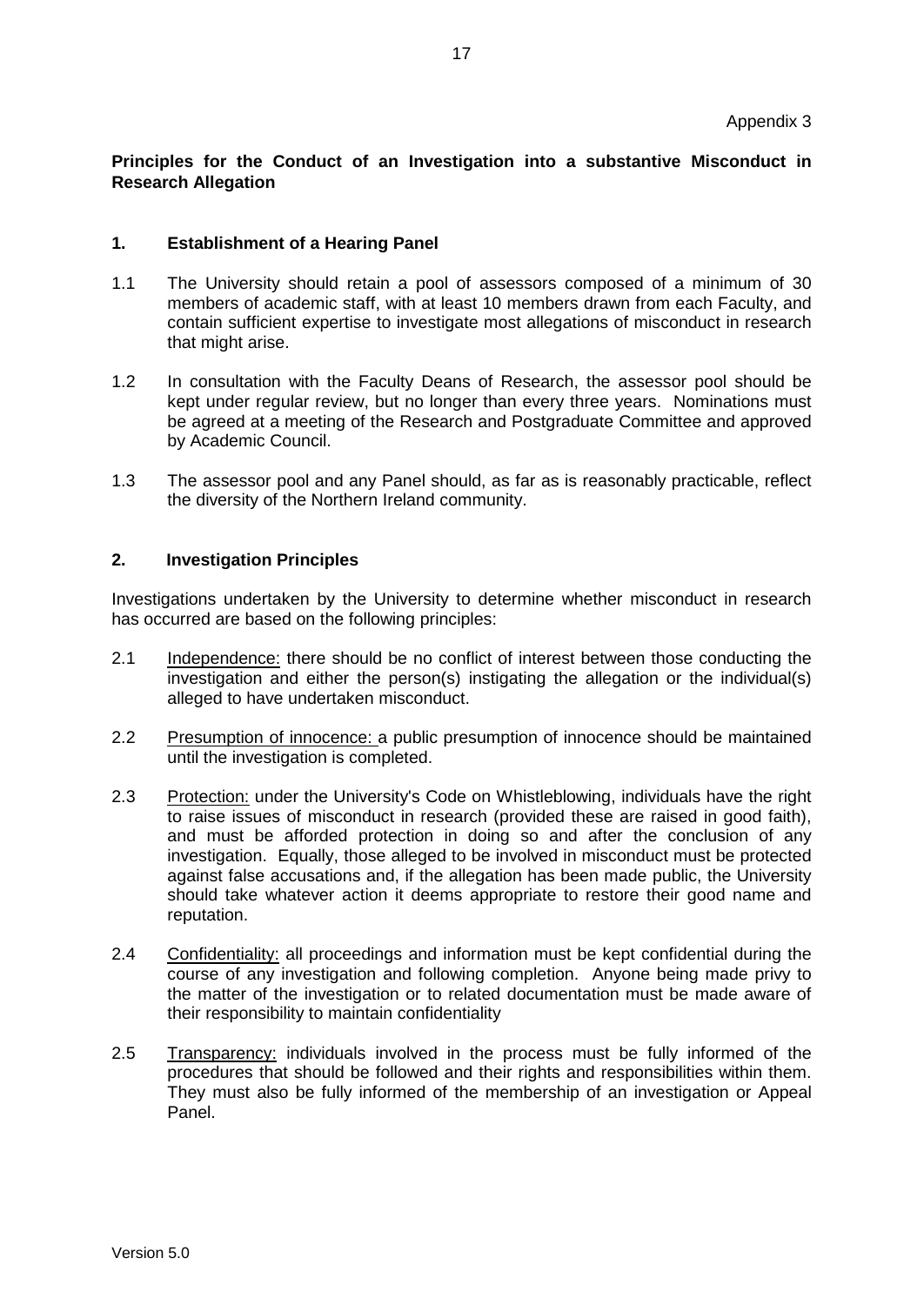- 2.6 Co-operation: full co-operation with any investigation of misconduct is required. Individuals should provide all information and material requested within a reasonable time.
- 2.7 Record-keeping: at each stage full and accurate records must be kept and agreed where possible; where this is not possible, differences should be accurately reported.
- 2.8 Timeframe of investigation: any allegation should be investigated as quickly as possible without compromising the principles and procedures. However, the Panel should aim to complete its investigation and report within 30 days of being convened. Allowances may have to be made for normal holiday periods. Any deviation from the normal time frame should be fully recorded and the Director of Research and Enterprise apprised of the same.
- 2.9 Completion: once an allegation of misconduct in research has been received it must be investigated even if the individual(s) concerned resigns from the University, or ends their association with the University.

# **3. Process**

- 3.1 An allegation, other than one that is dealt with under Stage One, should be subject to a formal misconduct in research Hearing Panel. The Director of Research and Enterprise should arrange for the investigation to be undertaken and should inform the Personnel Manager of this in writing.
- 3.2 The Panel should seek to ascertain the circumstances leading up to and surrounding the alleged misconduct and this investigation process should vary from case to case.
- 3.3 If there is a substantive case to answer the Panel should make recommendations on the action to be taken.

# **4. Notification to Research Councils**

As funders of Research and to ensure compliance with the terms and conditions of grants, RCUK require notification when it is apparent that an issue of misconduct in research has been raised against a person who is in receipt of funding, supervising RCUK funded postgraduate students or engaged with peer review activities for the councils. Reporting to Research Councils is anonymous, in the first instance. RCs require an understanding of the person's involvement with RCs either through application and/or receipt of grants, the nature of the allegation and what action is being taken by the University in respect of the person against whom the allegation has been made.

# **5. Conduct of the Hearing**

The detailed conduct of each Investigation should be dependent on the particular nature of each case and the process outlined in the Regulations should be adhered to.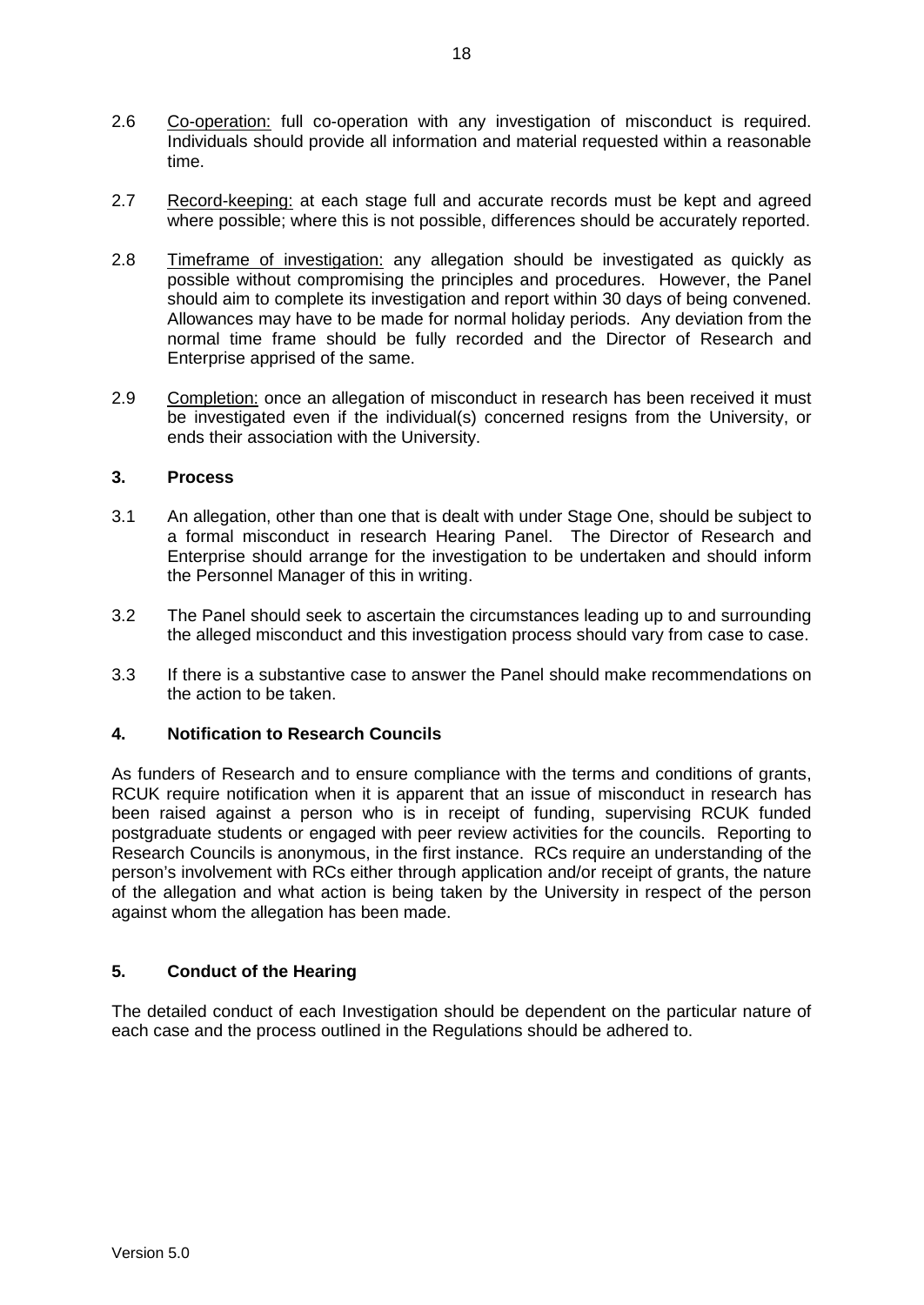### **Appeal Panel Procedures**

- 1. The appeal hearing is not a re-hearing, unless it is necessary to remedy previous defects. The appeal hearing is required to consider if the original decision was inappropriate on the grounds of the appeal specified.
- 2. Witnesses may be called only with the Appeal Panel's permission and may be examined and cross examined by the parties. The Appeal Panel may vary the procedure outlined below where it is considered appropriate to do so without unreasonably prejudicing the interests of the parties.
- 3. The procedure should be as follows:
	- 3.1 The member of staff or their representative should make submissions.
	- 3.2 The Appeal Panel may question the member of staff and their representative.
	- 3.3 The presenting officer for the Investigation Panel should make submissions.
	- 3.4 The Appeal Panel may then question the presenting officer for the Investigation Panel.
	- 3.5 The member of staff or their representative should have the opportunity to make final submissions.
	- 3.6 The presenting officer for the disciplinary tribunal should have the opportunity to make final submissions.
	- 3.7 The parties should be invited to withdraw before the Appeal Panel considers its decision.
- 4. The member of staff should attend the appeal hearing, but the hearing may proceed in their absence where the Appeal Panel considers that such absence is unreasonable in the circumstances.
- 5. The Appeal Panel may confirm, set aside, or reduce, any sanction imposed by the disciplinary tribunal.
- 6. Where the decision confirms the decision of the disciplinary tribunal, any sanction imposed should take effect from the date of the disciplinary tribunal's decision.
- 7. Where the decision involves a variation of the disciplinary action, the Appeal Panel should state the operative date.
- 8. The Director of Research and Enterprise, on behalf of the Appeal Panel, should give a reasoned decision in writing to the member of staff against whom the allegation has been made within 5 working days of the appeal hearing ending.
- 9. The decision of the Appeal Panel will be final.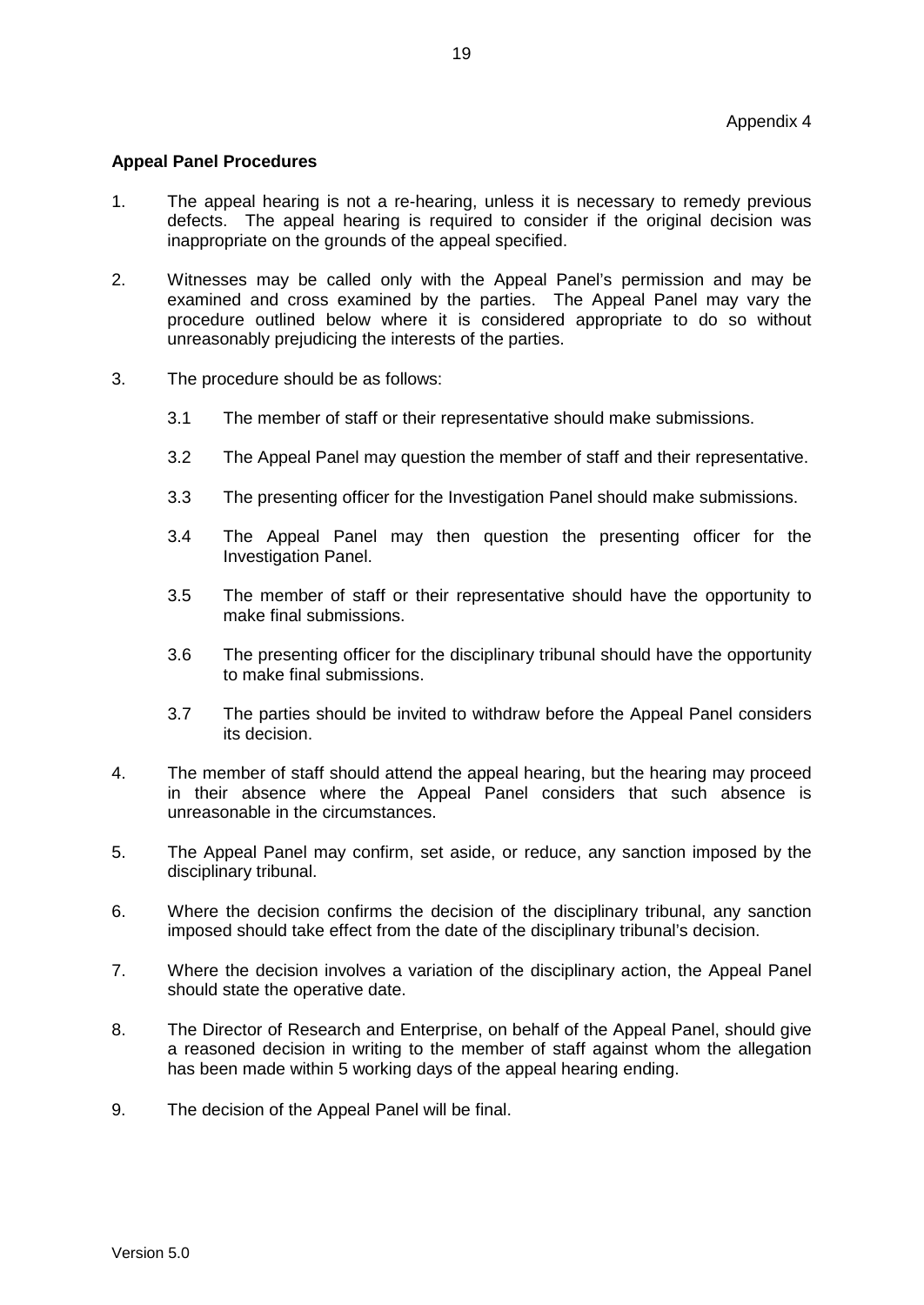10. However, where a student considers the matter has not been satisfactorily dealt with, the student reserves the right to refer the issue to the N.I. Public Service Ombudsman.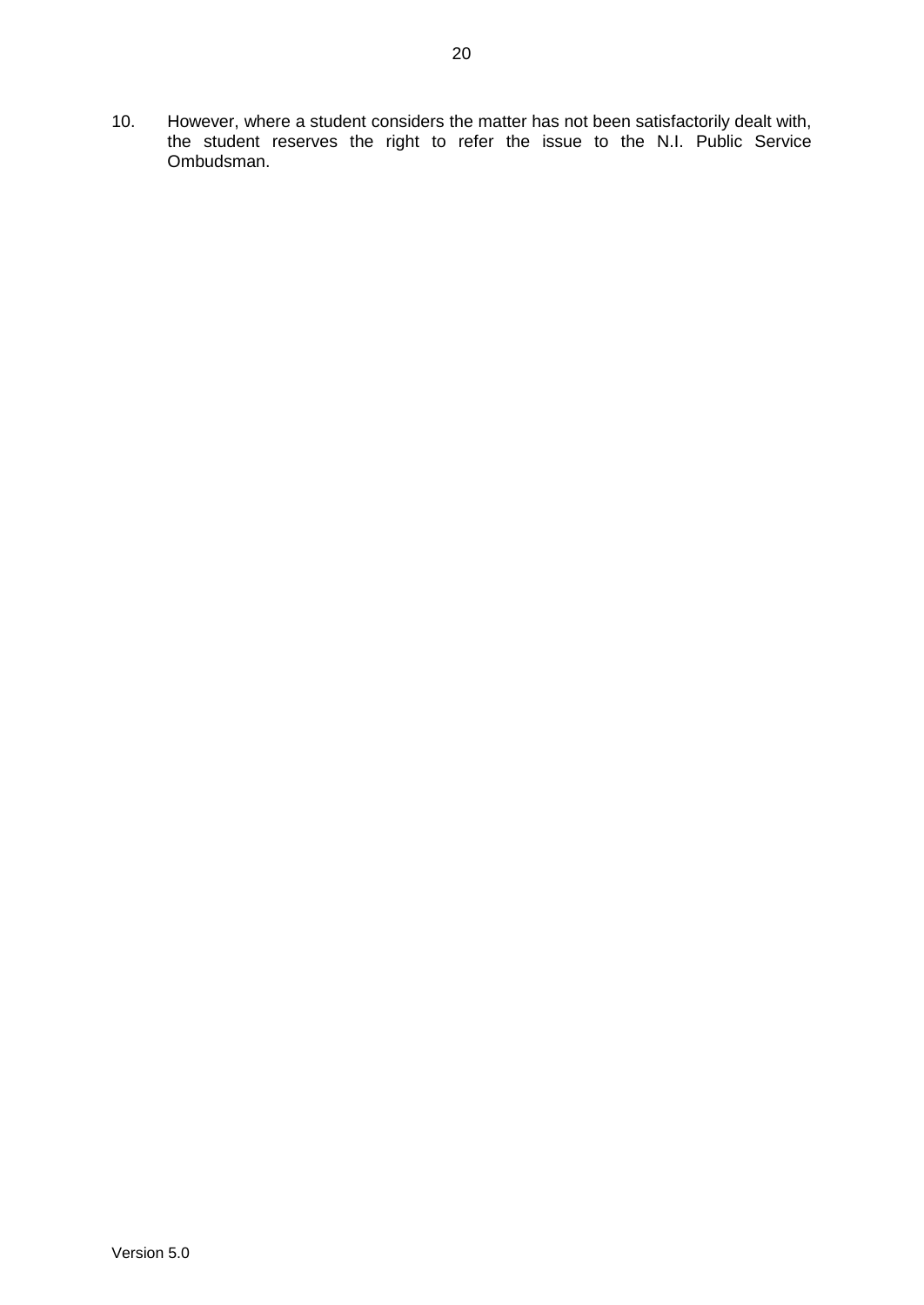

# **Misconduct in Research (MiR): Procedural Flowchart**